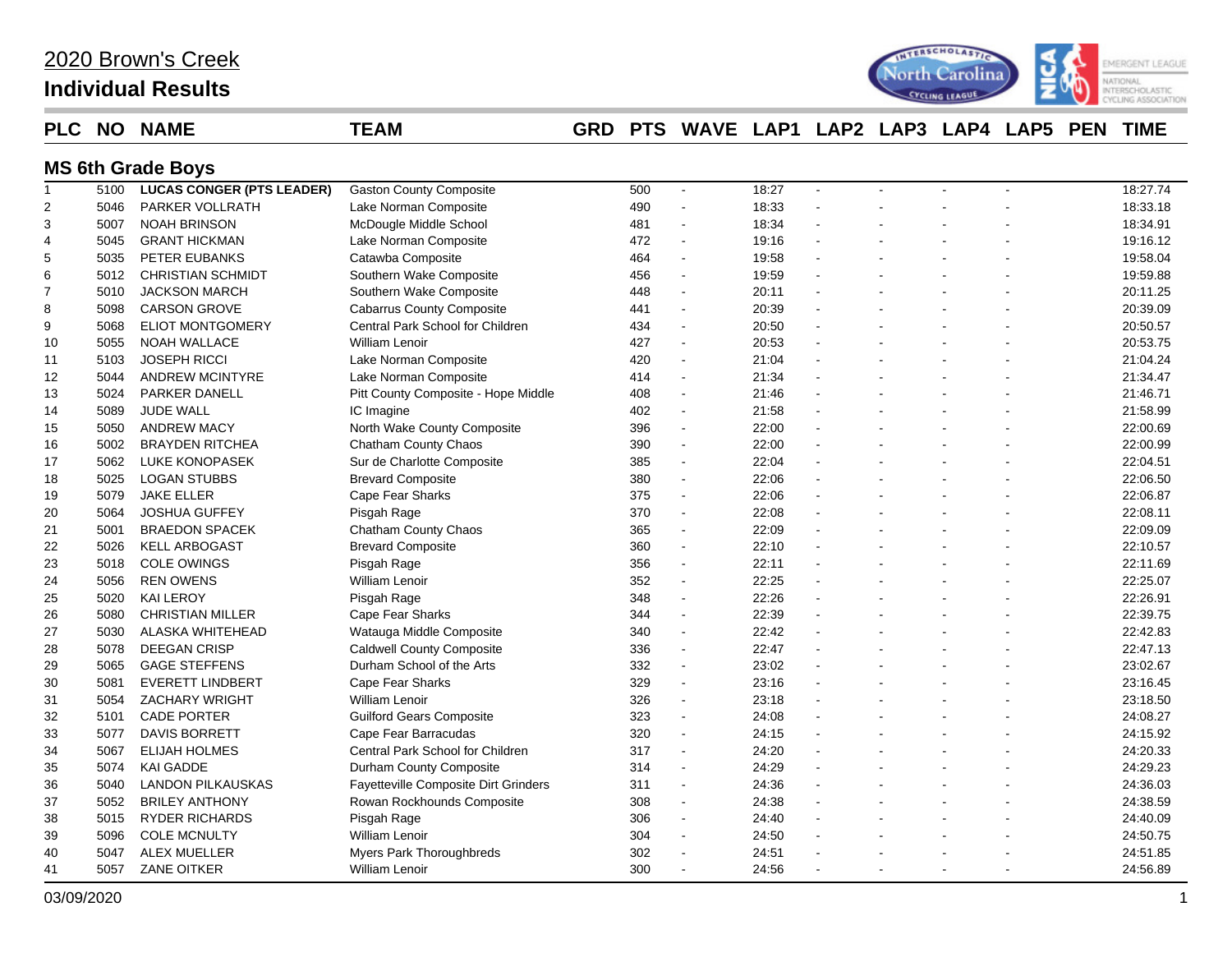

| <b>PLC</b> | <b>NO</b> | <b>NAME</b>             | TEAM                                | GRD | <b>PTS</b> | <b>WAVE</b>              | LAP1       | LAP2                     | LAP3                     | <b>LAP4</b> | LAP5                     | <b>PEN</b> | <b>TIME</b> |
|------------|-----------|-------------------------|-------------------------------------|-----|------------|--------------------------|------------|--------------------------|--------------------------|-------------|--------------------------|------------|-------------|
| 42         | 5048      | <b>ANDREW SALMON</b>    | Myers Park Thoroughbreds            |     | 298        |                          | 24:56      |                          |                          |             |                          |            | 24:56.89    |
| 43         | 5099      | <b>WILLIAM LADUE</b>    | <b>Brevard Composite</b>            |     | 296        |                          | 25:16      |                          |                          |             |                          |            | 25:16.39    |
| 44         | 5072      | <b>SEAN RAEDEKE</b>     | Pitt County Composite - Hope Middle |     | 294        | $\overline{\phantom{a}}$ | 26:23      | $\sim$                   | $\overline{\phantom{0}}$ | $\sim$      | $\overline{\phantom{a}}$ |            | 26:23.73    |
| 45         | 5070      | PIERSON DAVIS           | Pitt County Composite - Hope Middle |     | 292        | $\overline{\phantom{a}}$ | 26:29      |                          |                          |             |                          |            | 26:29.70    |
| 46         | 5106      | PHILLIP DIXON           | McDougle Middle School              |     | 290        | $\overline{\phantom{a}}$ | 26:35      | $\overline{\phantom{a}}$ |                          | $\sim$      |                          |            | 26:35.92    |
| 47         | 5090      | <b>JONATHAN MARSDEN</b> | IC Imagine                          |     | 289        | $\overline{\phantom{a}}$ | 27:37      | $\overline{\phantom{a}}$ | $\overline{\phantom{0}}$ |             | $\overline{\phantom{a}}$ |            | 27:37.23    |
| 48         | 5036      | <b>JACK TIMMONS</b>     | Catawba Composite                   |     | 288        |                          | 28:00      |                          |                          |             |                          |            | 28:00.98    |
| 49         | 5061      | <b>CARSON RIEDEL</b>    | WilCo Wolves Composite Cycling Team |     | 287        | $\overline{\phantom{a}}$ | 28:30      | $\sim$                   | $\overline{\phantom{a}}$ | $\sim$      | $\overline{\phantom{a}}$ |            | 28:30.43    |
| 50         | 5014      | <b>JAKE MCTIER</b>      | Sur de Charlotte Composite          |     | 286        | $\overline{\phantom{a}}$ | 30:54      | $\sim$                   | $\sim$                   | $\sim$      | $\overline{\phantom{a}}$ |            | 30:54.20    |
| 51         | 5013      | RAFAEL GARCIA-LAMARCA   | Smith Middle School                 |     | 285        | $\overline{\phantom{a}}$ | 31:47      |                          |                          |             |                          |            | 31:47.05    |
| 52         | 5019      | <b>MICK LOGAN</b>       | Pisgah Rage                         |     | 284        | $\overline{\phantom{a}}$ | 32:20      |                          |                          |             | $\overline{\phantom{a}}$ |            | 32:20.54    |
| 53         | 5084      | <b>JAY CLINE</b>        | Catawba County Composite            |     | 283        | $\overline{\phantom{a}}$ | 32:48      | $\sim$                   |                          | $\sim$      |                          |            | 32:48.44    |
| 54         | 5095      | <b>MICAH TALICURAN</b>  | <b>Onslow County Composite</b>      |     | 282        | $\overline{\phantom{a}}$ | 33:01      |                          | $\overline{\phantom{0}}$ | $\sim$      | $\overline{\phantom{a}}$ |            | 33:01.38    |
|            | 507'      | <b>FISCHER MITCHELL</b> | Pitt County Composite - Hope Middle |     |            |                          | <b>DNF</b> |                          |                          |             |                          |            | <b>DNF</b>  |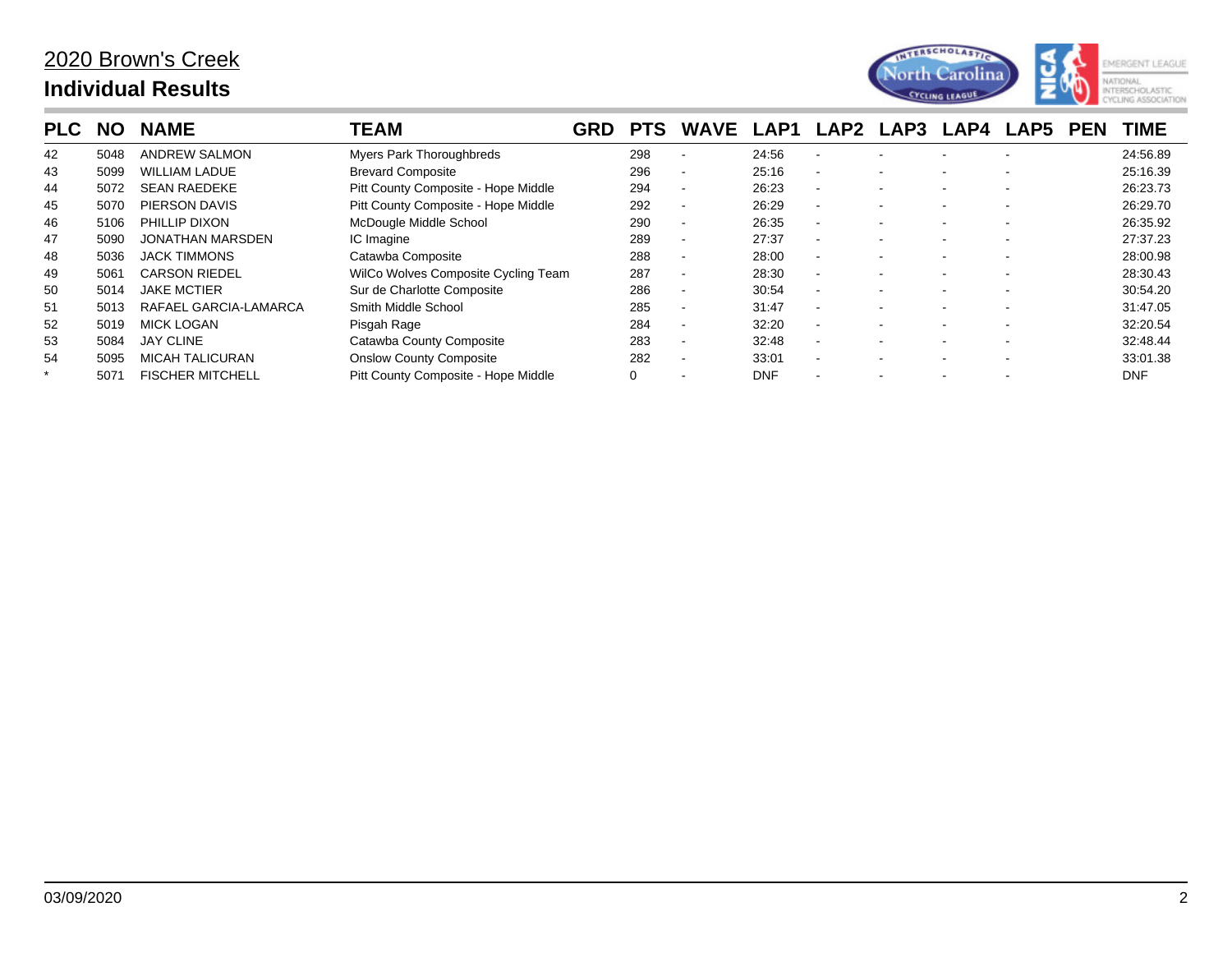| 2020 Brown's Creek |
|--------------------|
|--------------------|

## **Individual Results**



### **PLC NO NAME TEAM GRD PTS WAVE LAP1 LAP2 LAP3 LAP4 LAP5 PEN TIME**

# **MS 7th Grade Boys**

| $\mathbf{1}$   | 4090 | <b>ETHAN BLOCKER (PTS LEADER)</b> | Catawba Composite                    | 500 | $\blacksquare$           | 18:42 | $\sim$         |   | 18:42.61 |
|----------------|------|-----------------------------------|--------------------------------------|-----|--------------------------|-------|----------------|---|----------|
| $\overline{c}$ | 4036 | <b>RYAN CHIEFFI</b>               | Chatham County Chaos                 | 490 | L,                       | 19:06 |                |   | 19:06.87 |
| 3              | 4100 | <b>JACK MOODY</b>                 | <b>Guilford Gears Composite</b>      | 481 | $\blacksquare$           | 19:07 | $\mathbf{r}$   |   | 19:07.55 |
| 4              | 4092 | <b>JADEN GHIRINGHELLI</b>         | Catawba Composite                    | 472 | $\blacksquare$           | 19:07 |                |   | 19:07.93 |
| 5              | 4102 | <b>JONAS DELTANO</b>              | <b>Guilford Gears Composite</b>      | 464 | $\blacksquare$           | 19:08 | $\sim$         |   | 19:08.05 |
| 6              | 4065 | <b>WILSEN DEGARMO</b>             | <b>Brevard Composite</b>             | 456 | $\blacksquare$           | 19:30 | $\mathbf{r}$   |   | 19:30.23 |
| $\overline{7}$ | 4101 | <b>SETH VARNER</b>                | <b>Guilford Gears Composite</b>      | 448 | L,                       | 20:08 |                |   | 20:08.77 |
| 8              | 4046 | <b>ALEX TANNER</b>                | Smith Middle School                  | 441 | L.                       | 20:09 |                |   | 20:09.05 |
| 9              | 4070 | <b>BEN WHISLER</b>                | Durham County Composite              | 434 | $\sim$                   | 20:11 | $\overline{a}$ |   | 20:11.84 |
| 10             | 4098 | <b>CAMERON BRINKLEY</b>           | <b>Guilford Gears Composite</b>      | 427 | $\blacksquare$           | 20:12 | $\overline{a}$ |   | 20:12.85 |
| 11             | 4119 | <b>JAMES RALL</b>                 | North Wake County Composite          | 420 | $\overline{\phantom{a}}$ | 20:19 |                |   | 20:19.43 |
| 12             | 4034 | <b>LOCKARD BOWEN</b>              | Chatham County Chaos                 | 414 | $\blacksquare$           | 20:20 |                |   | 20:20.99 |
| 13             | 4093 | <b>CHRISTIAN BOSWELL</b>          | Davie County Composite               | 408 | $\overline{a}$           | 20:28 |                |   | 20:28.30 |
| 14             | 4104 | <b>TROY BLAKLEY</b>               | <b>Guilford Gears Composite</b>      | 402 | $\blacksquare$           | 20:30 | $\mathbf{r}$   |   | 20:30.24 |
| 15             | 4091 | LUKE ZOVKIC                       | Catawba Composite                    | 396 | $\blacksquare$           | 20:33 |                |   | 20:33.05 |
| 16             | 4037 | <b>LIAM JONSSON</b>               | Chatham County Chaos                 | 390 | $\tilde{\phantom{a}}$    | 20:51 |                |   | 20:51.67 |
| 17             | 4051 | <b>TJ MASCARENAS</b>              | Sur de Charlotte Composite           | 385 | $\overline{a}$           | 21:00 |                |   | 21:00.53 |
| 18             | 4080 | <b>BODHI HRICIGA</b>              | Phillips Middle                      | 380 | $\blacksquare$           | 21:01 |                |   | 21:01.03 |
| 19             | 4088 | <b>EGAN PHILLIPS</b>              | <b>Caldwell County Composite</b>     | 375 | $\sim$                   | 21:01 | $\overline{a}$ |   | 21:01.45 |
| 20             | 4112 | <b>GABRIEL GOLDSTEIN</b>          | IC Imagine                           | 370 | $\sim$                   | 21:08 |                |   | 21:08.21 |
| 21             | 4040 | NATHAN ALBRECHT                   | <b>Cabarrus County Composite</b>     | 365 | $\blacksquare$           | 21:13 | $\mathbf{r}$   |   | 21:13.57 |
| 22             | 4030 | <b>ALEX SLOAN</b>                 | North Wake County Composite          | 360 | $\sim$                   | 21:18 |                |   | 21:18.00 |
| 23             | 4029 | DALE KIRCHNER                     | Myers Park Thoroughbreds             | 356 | $\blacksquare$           | 21:18 |                |   | 21:18.72 |
| 24             | 4083 | <b>JACE REECE</b>                 | Burke BearCats Composite Team        | 352 | $\tilde{\phantom{a}}$    | 21:19 |                |   | 21:19.48 |
| 25             | 4047 | <b>WALKER DAVIS</b>               | Sur de Charlotte Composite           | 348 | $\tilde{\phantom{a}}$    | 21:29 | $\overline{a}$ |   | 21:29.15 |
| 26             | 4022 | <b>MASON MENTE</b>                | <b>Lincoln County Composite</b>      | 344 | $\tilde{\phantom{a}}$    | 21:29 | $\mathbf{r}$   |   | 21:29.43 |
| 27             | 4087 | <b>LOGAN BAY</b>                  | <b>Caldwell County Composite</b>     | 340 | $\blacksquare$           | 21:35 |                |   | 21:35.79 |
| 28             | 4072 | AIDAN MARTZLOFF                   | <b>Culbreth Middle School</b>        | 336 | $\overline{a}$           | 21:36 |                |   | 21:36.73 |
| 29             | 4061 | <b>NATHAN CREECH</b>              | Central Park School for Children     | 332 | ä,                       | 21:40 |                |   | 21:40.32 |
| 30             | 4069 | KILIAN SADOWSKI DE PRADA          | Durham County Composite              | 329 | $\tilde{\phantom{a}}$    | 21:42 | $\overline{a}$ |   | 21:42.24 |
| 31             | 4027 | <b>HENRY BARRETT</b>              | IC Imagine                           | 326 | $\sim$                   | 21:43 |                |   | 21:43.60 |
| 32             | 4126 | <b>LUKE TRAVERS</b>               | Lake Norman Composite                | 323 | $\blacksquare$           | 21:52 |                |   | 21:52.10 |
| 33             | 4123 | <b>BEN MATHIAS</b>                | Sur de Charlotte Composite           | 320 | $\overline{\phantom{a}}$ | 22:04 |                |   | 22:04.75 |
| 34             | 4106 | <b>NIKLAS BUBLITZ</b>             | <b>Lincoln County Composite</b>      | 317 | $\blacksquare$           | 22:20 |                |   | 22:20.65 |
| 35             | 4063 | PERRY MCLEAN                      | <b>Stanly Shredders Composite</b>    | 314 | $\tilde{\phantom{a}}$    | 22:45 | $\overline{a}$ |   | 22:45.87 |
| 36             | 4125 | <b>TREYTON SKAFF</b>              | Lake Norman Composite                | 311 | $\tilde{\phantom{a}}$    | 22:47 |                |   | 22:47.89 |
| 37             | 4132 | <b>JAKE TRAVERS</b>               | Lake Norman Composite                | 308 | $\blacksquare$           | 22:50 | $\mathbf{r}$   |   | 22:50.99 |
| 38             | 4064 | <b>GREYSON TEMPLE</b>             | <b>Pitt County Composite</b>         | 306 | $\blacksquare$           | 22:54 |                |   | 22:54.93 |
| 39             | 4050 | <b>ROBBY SCHIFFER</b>             | Sur de Charlotte Composite           | 304 | L,                       | 23:04 |                |   | 23:04.83 |
| 40             | 4082 | <b>LANDON DOWDLE</b>              | <b>Burke BearCats Composite Team</b> | 302 | $\sim$                   | 23:12 |                |   | 23:12.97 |
| 41             | 4079 | <b>BEN ELLIS</b>                  | <b>Phillips Middle</b>               | 300 | $\overline{\phantom{a}}$ | 23:20 |                | ÷ | 23:20.87 |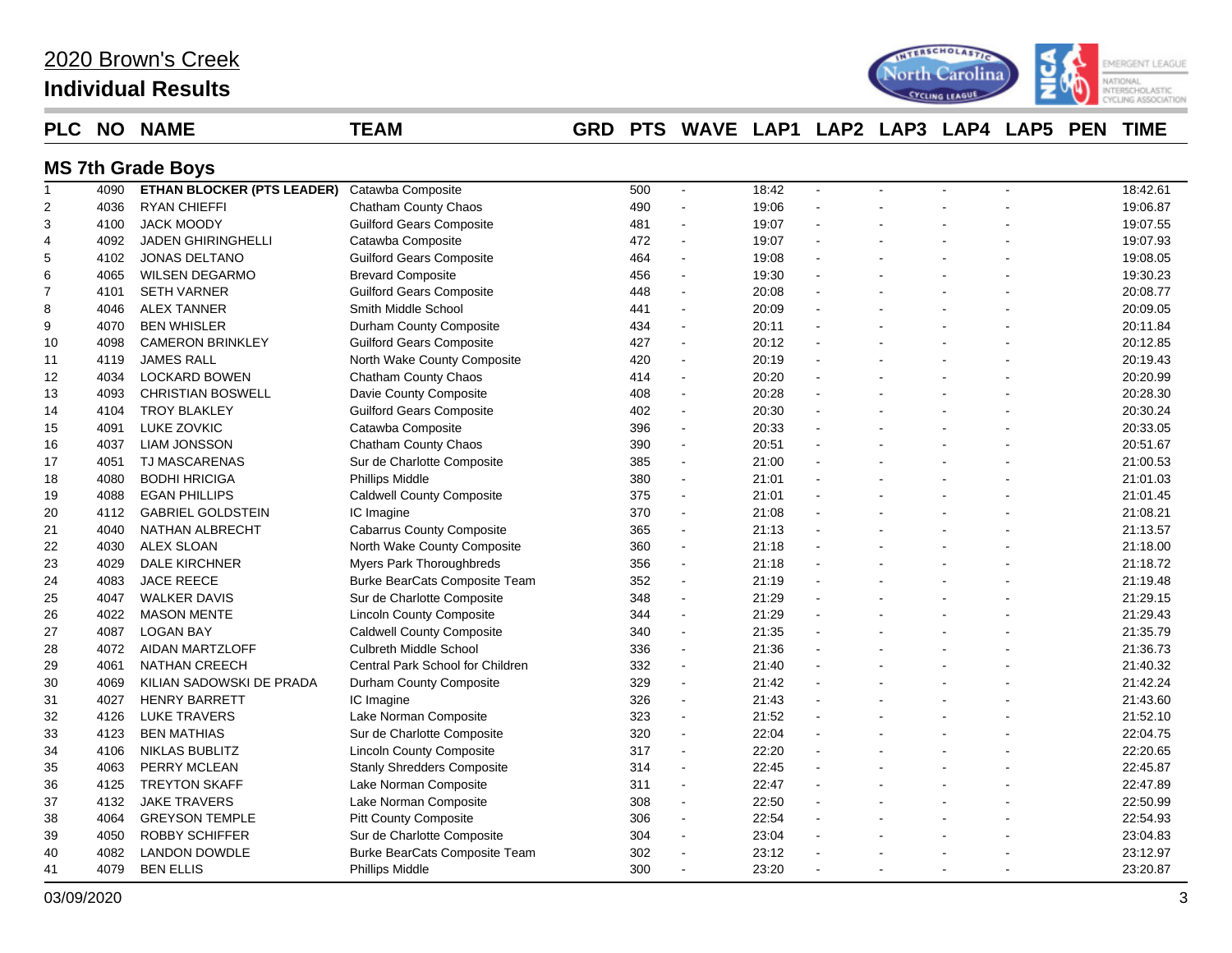

| <b>PLC</b> | <b>NO</b> | <b>NAME</b>                 | <b>TEAM</b>                          | <b>GRD</b> | <b>PTS</b> | <b>WAVE</b>              | LAP1       | LAP2           | LAP3 | LAP4 | LAP5 | <b>PEN</b> | <b>TIME</b> |
|------------|-----------|-----------------------------|--------------------------------------|------------|------------|--------------------------|------------|----------------|------|------|------|------------|-------------|
| 42         | 4048      | <b>REILLY JEFFS</b>         | Sur de Charlotte Composite           |            | 298        | $\sim$                   | 23:27      | $\mathbf{r}$   |      |      |      |            | 23:27.83    |
| 43         | 4042      | <b>HAYDEN HILL</b>          | McDougle Middle School               |            | 296        |                          | 23:34      |                |      |      |      |            | 23:34.25    |
| 44         | 4019      | <b>ELIJAH SALVADOR</b>      | Fayetteville Composite Dirt Grinders |            | 294        | $\sim$                   | 23:35      | L,             |      |      |      |            | 23:35.15    |
| 45         | 4060      | LUKE SVOBODA-BARBER         | Central Park School for Children     |            | 292        | $\sim$                   | 23:36      |                |      |      |      |            | 23:36.09    |
| 46         | 4028      | NICHOLAS LOSINSKI           | Lake Norman Composite                |            | 290        | $\sim$                   | 23:38      | $\sim$         |      |      |      |            | 23:38.22    |
| 47         | 4059      | <b>HENRY DOODA</b>          | Central Park School for Children     |            | 289        | $\sim$                   | 23:38      | $\mathbf{r}$   |      |      |      |            | 23:38.86    |
| 48         | 4024      | <b>JOSHUA GOODMAN</b>       | <b>Lincoln County Composite</b>      |            | 288        | $\overline{\phantom{a}}$ | 23:39      |                |      |      |      |            | 23:39.20    |
| 49         | 4089      | <b>JACK KADISH</b>          | Catawba Composite                    |            | 287        |                          | 23:40      | $\mathbf{r}$   |      |      |      |            | 23:40.68    |
| 50         | 4045      | <b>ZAIN SHAH</b>            | Smith Middle School                  |            | 286        | $\blacksquare$           | 23:57      |                |      |      |      |            | 23:57.02    |
| 51         | 4000      | <b>MICHAEL HOLLERAN</b>     | Chatham County Chaos                 |            | 285        | $\sim$                   | 24:36      |                |      |      |      |            | 24:36.13    |
| 52         | 4086      | <b>GRIFFIN (FRYE) MCCOY</b> | Cape Fear Barracudas                 |            | 284        |                          | 24:44      |                |      |      |      |            | 24:44.77    |
| 53         | 4018      | <b>MICAH WELBORN</b>        | Forsyth County Composite             |            | 283        | $\sim$                   | 25:41      |                |      |      |      |            | 25:41.00    |
| 54         | 4074      | <b>MATHEW SCHWARTZ</b>      | Phillips Middle                      |            | 282        | $\blacksquare$           | 25:46      |                |      |      |      |            | 25:46.48    |
| 55         | 4075      | <b>JACK WHELCHEL</b>        | Phillips Middle                      |            | 281        | $\sim$                   | 25:52      |                |      |      |      |            | 25:52.82    |
| 56         | 4049      | <b>ZACK SWEENEY</b>         | Sur de Charlotte Composite           |            | 280        |                          | 26:00      | $\overline{a}$ |      |      |      |            | 26:00.18    |
| 57         | 4114      | <b>LOGAN JONES</b>          | IC Imagine                           |            | 279        | $\sim$                   | 26:06      |                |      |      |      |            | 26:06.08    |
| 58         | 4111      | <b>MILES HARRINGTON</b>     | IC Imagine                           |            | 278        |                          | 26:07      | $\blacksquare$ |      |      |      |            | 26:07.10    |
| 59         | 4006      | ANGUS GERING                | Durham School of the Arts            |            | 277        |                          | 26:12      |                |      |      |      |            | 26:12.36    |
| 60         | 4077      | <b>JACK BAUCOM</b>          | <b>Phillips Middle</b>               |            | 276        |                          | 26:13      |                |      |      |      |            | 26:13.50    |
| 61         | 4095      | <b>VICTOR UGARTE</b>        | Fayetteville Composite Dirt Grinders |            | 275        |                          | 26:20      |                |      |      |      |            | 26:20.96    |
| 62         | 4131      | <b>MATTHEW JACQUES</b>      | <b>Gaston County Composite</b>       |            | 274        |                          | 21:29      | $\mathbf{r}$   |      |      |      | 05:00      | 26:29.71    |
| 63         | 4096      | <b>WESTON MILLER</b>        | Davidson County Revolution Composite |            | 273        | $\sim$                   | 26:48      |                |      |      |      |            | 26:48.95    |
| 64         | 4039      | <b>NOAH EARNHARDT</b>       | <b>Cabarrus County Composite</b>     |            | 272        | $\sim$                   | 27:04      |                |      |      |      |            | 27:04.12    |
| 65         | 4020      | <b>COLE NIX</b>             | <b>Gaston County Composite</b>       |            | 271        |                          | 22:04      |                |      |      |      | 05:00      | 27:04.85    |
| 66         | 4113      | <b>JACOB BEATTY</b>         | IC Imagine                           |            | 270        |                          | 27:08      |                |      |      |      |            | 27:08.27    |
| 67         | 4023      | <b>RILEY MICHAELS</b>       | <b>Lincoln County Composite</b>      |            | 269        | $\sim$                   | 28:23      | $\mathbf{r}$   |      |      |      |            | 28:23.47    |
| 68         | 4013      | <b>ELIOT BRIDGEFORD</b>     | Phillips Middle                      |            | 268        | $\blacksquare$           | 30:04      | $\sim$         |      |      |      |            | 30:04.76    |
| 69         | 4003      | <b>FREDDIE OSBORNE</b>      | Southern Wake Composite              |            | 267        |                          | 32:25      | $\mathbf{r}$   |      |      |      |            | 32:25.14    |
| 70         | 4076      | <b>IAN WRUCK</b>            | Phillips Middle                      |            | 266        | $\sim$                   | 36:20      |                |      |      |      |            | 36:20.37    |
| 71         | 4001      | <b>CHASE DONAVANT</b>       | Paisley Panthers                     |            | 265        |                          | 37:11      | $\blacksquare$ |      |      |      |            | 37:11.20    |
| $\star$    | 4120      | <b>CAMERON MACK</b>         | Northern Guilford Middle School      |            | 0          |                          | 34:38      |                |      |      |      |            | <b>DNF</b>  |
|            | 4033      | <b>MATTHEW TALICURAN</b>    | <b>Onslow County Composite</b>       |            | 0          |                          | <b>DNF</b> |                |      |      |      |            | <b>DNF</b>  |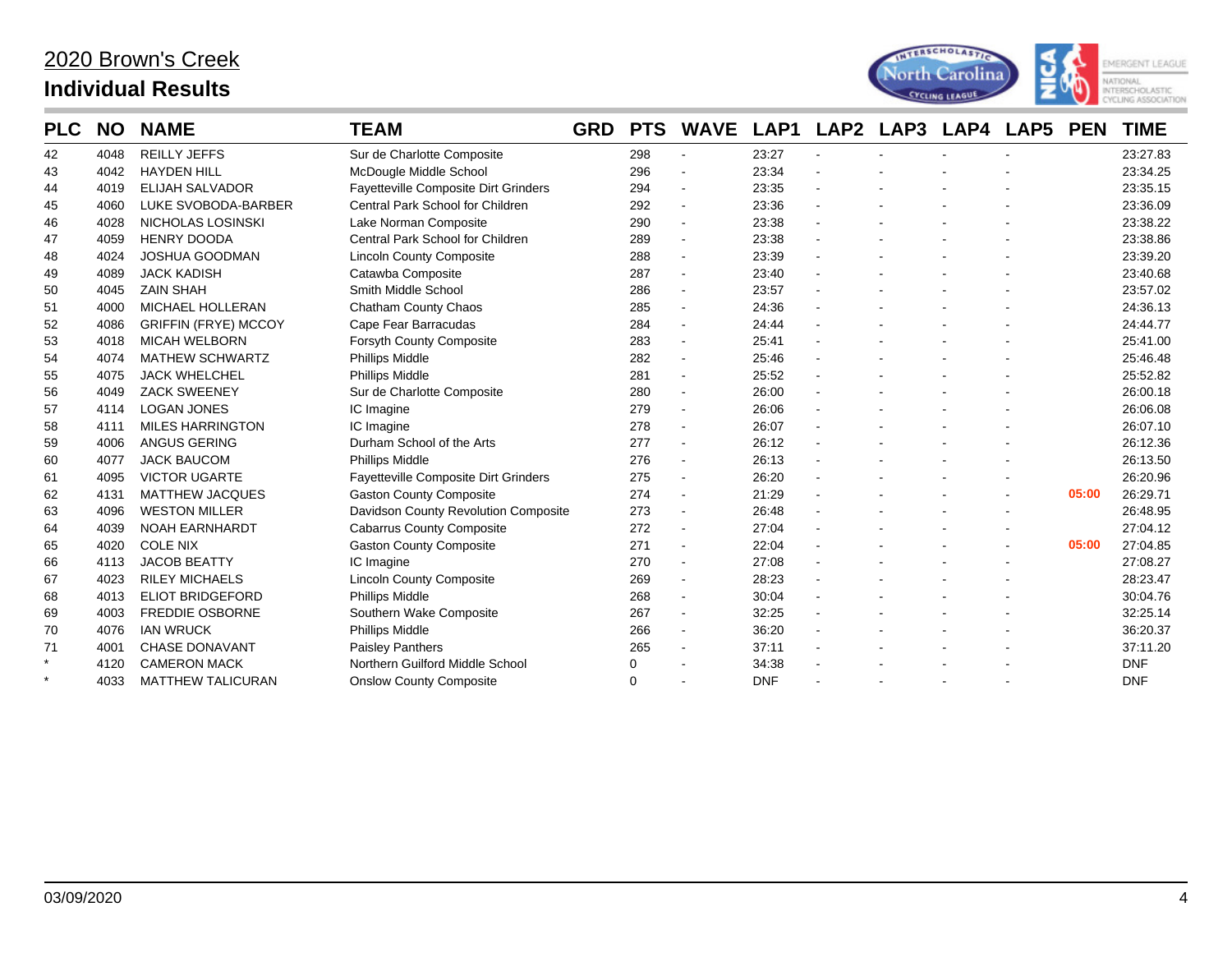

| <b>PLC</b>     | NO.  | <b>NAME</b>                       | <b>TEAM</b>                      | <b>GRD</b> | <b>PTS</b> | <b>WAVE</b>              | LAP1  | LAP <sub>2</sub> | LAP3 | LAP4 | LAP5 | <b>PEN</b> | <b>TIME</b> |
|----------------|------|-----------------------------------|----------------------------------|------------|------------|--------------------------|-------|------------------|------|------|------|------------|-------------|
|                |      | <b>MS-A 7th Grade Boys</b>        |                                  |            |            |                          |       |                  |      |      |      |            |             |
|                | 3004 | <b>ASHER STRAUSS (PTS LEADER)</b> | <b>Phillips Middle</b>           |            | 500        | $\overline{\phantom{a}}$ | 15:55 | 16:25            |      |      |      |            | 32:21.33    |
| 2              | 3009 | <b>BEN MALLETT</b>                | Catawba Composite                |            | 490        | $\overline{\phantom{a}}$ | 16:13 | 16:35            |      |      |      |            | 32:49.51    |
| 3              | 3003 | <b>WADE SHARP</b>                 | Pisgah Rage                      |            | 481        | $\overline{\phantom{a}}$ | 16:25 | 16:48            |      |      |      |            | 33:14.53    |
| 4              | 3002 | <b>HANK WALKER</b>                | Pisgah Rage                      |            | 472        | $\overline{\phantom{a}}$ | 16:30 | 16:53            |      |      |      |            | 33:24.76    |
| 5              | 3005 | <b>CAMERON SEARING</b>            | Phillips Middle                  |            | 464        | $\overline{\phantom{a}}$ | 16:32 | 16:58            |      |      |      |            | 33:30.33    |
| 6              | 3016 | <b>ROBERT MCKEAVENEY</b>          | Chatham County Chaos             |            | 456        | $\blacksquare$           | 17:05 | 17:20            |      |      |      |            | 34:26.04    |
| $\overline{7}$ | 3001 | <b>RODRIGO PEREA</b>              | Southern Wake Composite          |            | 448        | $\blacksquare$           | 17:31 | 17:45            |      |      |      |            | 35:16.31    |
| 8              | 3018 | <b>KEVIN MILLER</b>               | <b>Gaston County Composite</b>   |            | 441        | $\overline{\phantom{a}}$ | 17:32 | 17:51            |      |      |      |            | 35:24.77    |
| 9              | 3011 | <b>OWEN SOTILLO</b>               | Catawba County Composite         |            | 434        | $\overline{\phantom{a}}$ | 17:32 | 18:14            |      |      |      |            | 35:47.05    |
| 10             | 3017 | <b>BANKS FISH</b>                 | <b>Cabarrus County Composite</b> |            | 427        | $\blacksquare$           | 18:18 | 18:05            |      |      |      |            | 36:23.30    |
| 11             | 3014 | <b>WILL ZYLSTRA</b>               | <b>Forsyth County Composite</b>  |            | 420        | $\overline{\phantom{a}}$ | 18:09 | 18:41            |      |      |      |            | 36:50.83    |
| 12             | 3007 | <b>GANNON HERRING</b>             | Cape Fear Fins                   |            | 414        | $\blacksquare$           | 18:11 | 18:54            |      |      |      |            | 37:06.15    |
| 13             | 3013 | <b>LOGAN WHITT</b>                | Forsyth County Composite         |            | 408        | $\overline{\phantom{a}}$ | 18:57 | 19:10            |      |      |      |            | 38:07.46    |
| 14             | 3015 | <b>GABE ORDIWAY</b>               | IC Imagine                       |            | 402        | $\blacksquare$           | 18:47 | 19:23            |      |      |      |            | 38:11.08    |
| 15             | 3010 | <b>COLTON WHISTON</b>             | Cape Fear Rays                   |            | 396        | $\blacksquare$           | 19:33 | 19:37            |      |      |      |            | 39:10.41    |
| 16             | 3012 | ELIJAH NIX                        | Davie County Composite           |            | 390        | $\overline{\phantom{a}}$ | 19:17 | 20:36            |      |      |      |            | 39:54.47    |
| 17             | 3000 | <b>JACK NEWPORT</b>               | McDougle Middle School           |            | 385        | $\blacksquare$           | 19:07 | 21:01            |      |      |      |            | 40:09.52    |
| 18             | 3006 | POWELL HOLDING                    | Cape Fear Fins                   |            | 380        |                          | 19:11 | 22:01            |      |      |      |            | 41:13.21    |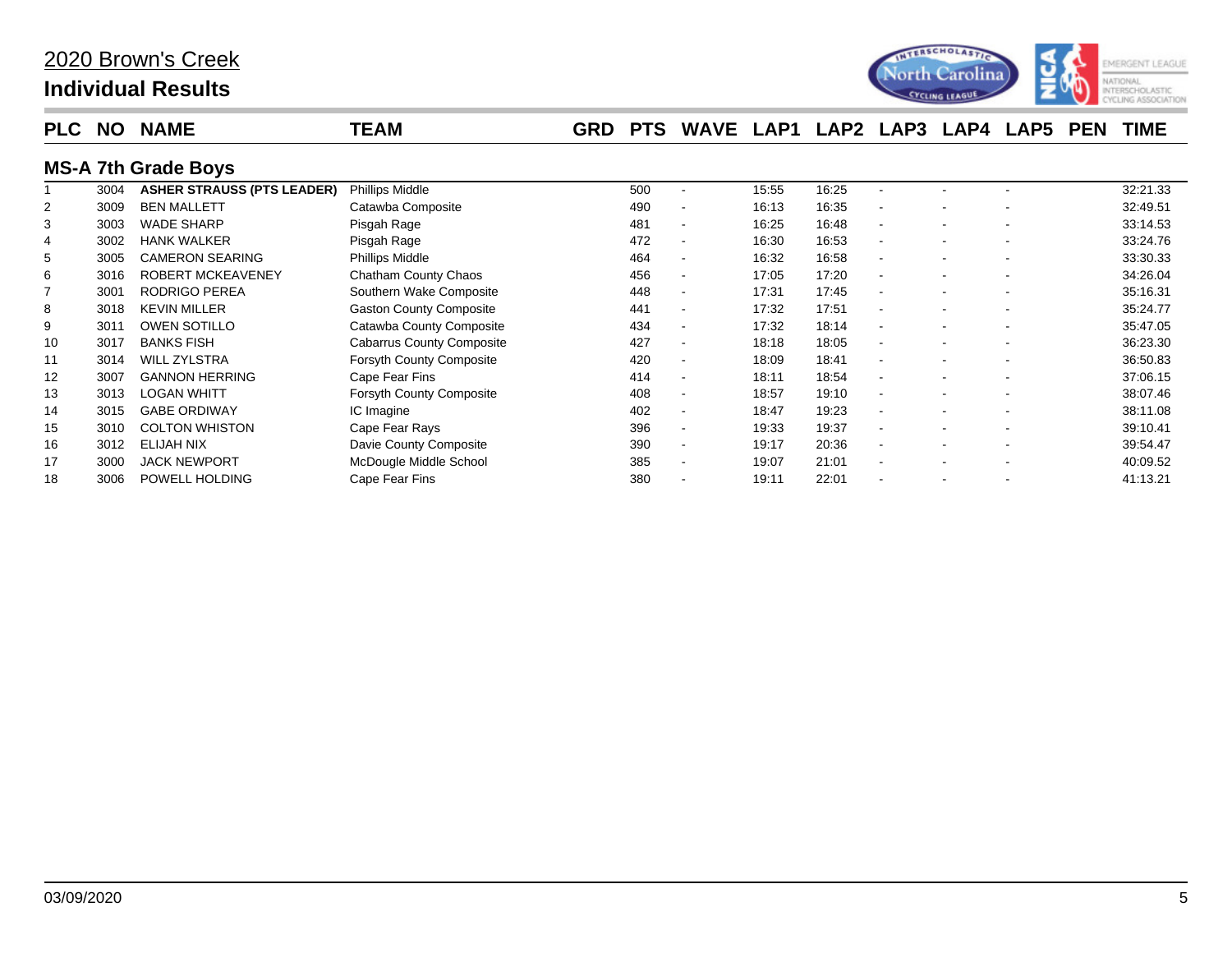| 2020 Brown's Creek |
|--------------------|
|--------------------|

## **Individual Results**



### **PLC NO NAME TEAM GRD PTS WAVE LAP1 LAP2 LAP3 LAP4 LAP5 PEN TIME**

### **MS 8th Grade Boys**

| $\mathbf{1}$   | 2061 |                             | <b>LANDON MORRILL (PTS LEADER)</b> Fayetteville Composite Dirt Grinders | 500 | $\blacksquare$           | 17:29 | $\blacksquare$ |   | 17:29.35 |
|----------------|------|-----------------------------|-------------------------------------------------------------------------|-----|--------------------------|-------|----------------|---|----------|
| $\overline{2}$ | 2062 | <b>ERIK PETRUZZI</b>        | Davidson County Revolution Composite                                    | 490 | $\blacksquare$           | 17:29 |                |   | 17:29.82 |
| 3              | 2082 | <b>GRANT PRUETT</b>         | Rowan Rockhounds Composite                                              | 481 | $\blacksquare$           | 18:09 | L.             |   | 18:09.43 |
| 4              | 2006 | <b>WIL RASMUSSEN</b>        | <b>Paisley Panthers</b>                                                 | 472 | $\blacksquare$           | 18:19 |                |   | 18:19.55 |
| 5              | 2065 | <b>GRAYSON UPCHURCH III</b> | <b>Lincoln County Composite</b>                                         | 464 | $\sim$                   | 18:21 |                |   | 18:21.84 |
| 6              | 2028 | <b>JACKSON MEDLIN</b>       | Pisgah Rage                                                             | 456 | $\blacksquare$           | 18:48 |                |   | 18:48.73 |
| $\overline{7}$ | 2033 | COLE WOODSON                | <b>Brevard Composite</b>                                                | 448 | $\sim$                   | 18:49 |                |   | 18:49.64 |
| 8              | 2036 | <b>JULES ARBOGAST</b>       | <b>Brevard Composite</b>                                                | 441 | $\sim$                   | 19:08 |                |   | 19:08.30 |
| 9              | 2066 | <b>DAVIS DARNELL</b>        | IC Imagine                                                              | 434 | $\sim$                   | 19:15 |                |   | 19:15.55 |
| 10             | 2116 | <b>MAX HOWARTH</b>          | Northern Guilford Middle School                                         | 427 | $\sim$                   | 19:17 | L.             |   | 19:17.94 |
| 11             | 2057 | <b>WESLEY KOEWING</b>       | <b>Forsyth County Composite</b>                                         | 420 | $\overline{\phantom{a}}$ | 19:20 |                |   | 19:20.73 |
| 12             | 2017 | RYAN CLAPHAM                | Sur de Charlotte Composite                                              | 414 | $\blacksquare$           | 19:23 |                |   | 19:23.60 |
| 13             | 2077 | <b>AIDAN SMITH</b>          | Northern Guilford Middle School                                         | 408 | $\blacksquare$           | 19:24 |                |   | 19:24.49 |
| 14             | 2124 | <b>SAWYER KANOY</b>         | Davidson County Revolution Composite                                    | 402 | $\sim$                   | 19:34 | L.             |   | 19:34.50 |
| 15             | 2042 | <b>JACK CROSS</b>           | Burke BearCats Composite Team                                           | 396 | $\blacksquare$           | 19:35 |                |   | 19:35.77 |
| 16             | 2084 | <b>BRANDON WITHAM</b>       | Chatham County Chaos                                                    | 390 | $\sim$                   | 19:44 |                |   | 19:44.28 |
| 17             | 2058 | AIDEN COOK                  | Fayetteville Composite Dirt Grinders                                    | 385 | $\blacksquare$           | 19:49 |                |   | 19:49.93 |
| 18             | 2048 | <b>SERGIO ROSA III</b>      | <b>Orange County Composite</b>                                          | 380 | $\sim$                   | 19:59 |                |   | 19:59.67 |
| 19             | 2019 | <b>GRANT HORNE</b>          | Sur de Charlotte Composite                                              | 375 | $\sim$                   | 20:00 | $\overline{a}$ |   | 20:00.16 |
| 20             | 2008 | <b>ISSAC DUNBAR</b>         | McDougle Middle School                                                  | 370 | $\sim$                   | 20:02 |                |   | 20:02.19 |
| 21             | 2004 | <b>TANNER LANDIS</b>        | Chatham County Chaos                                                    | 365 | $\blacksquare$           | 20:03 |                |   | 20:03.66 |
| 22             | 2001 | <b>COLTON BREDENBERG</b>    | Chatham County Chaos                                                    | 360 | $\overline{\phantom{a}}$ | 20:04 |                |   | 20:04.07 |
| 23             | 2072 | <b>MAX CANTERBURY</b>       | North Wake County Composite                                             | 356 | $\blacksquare$           | 20:04 |                |   | 20:04.46 |
| 24             | 2014 | <b>JUDE PISCITELLI</b>      | Southern Wake Composite                                                 | 352 | $\sim$                   | 20:07 |                |   | 20:07.09 |
| 25             | 2049 | <b>AEDAN SAMPEY</b>         | <b>Orange County Composite</b>                                          | 348 | $\sim$                   | 20:08 |                |   | 20:08.06 |
| 26             | 2052 | <b>BEN NUTTING</b>          | Catawba County Composite                                                | 344 | $\blacksquare$           | 20:09 | L.             |   | 20:09.80 |
| 27             | 2035 | MATTHEW JAMES OVERHOLSER    | <b>Brevard Composite</b>                                                | 340 | $\blacksquare$           | 20:22 |                |   | 20:22.45 |
| 28             | 2091 | <b>ANDREW EATON</b>         | Southern Wake Composite                                                 | 336 | $\sim$                   | 20:35 |                |   | 20:35.20 |
| 29             | 2022 | <b>MASON BEAVERS</b>        | Pisgah Rage                                                             | 332 | $\blacksquare$           | 20:37 |                |   | 20:37.12 |
| 30             | 2046 | SAWYER HENDERSON            | Catawba Composite                                                       | 329 | $\sim$                   | 20:59 |                |   | 20:59.26 |
| 31             | 2083 | <b>DANE BLEY</b>            | <b>William Lenoir</b>                                                   | 326 | $\sim$                   | 21:08 |                |   | 21:08.22 |
| 32             | 2050 | NICKOLAS CHLUDZINSKI        | Cape Fear Rays                                                          | 323 | $\blacksquare$           | 21:19 |                |   | 21:19.64 |
| 33             | 2045 | <b>COLIN BREITER</b>        | <b>Burke BearCats Composite Team</b>                                    | 320 | $\blacksquare$           | 21:31 |                |   | 21:31.05 |
| 34             | 2032 | <b>BRADLEY THOMSON</b>      | <b>Brevard Composite</b>                                                | 317 | $\sim$                   | 21:31 |                |   | 21:31.10 |
| 35             | 2106 | <b>SAWYER THOMPSON</b>      | Catawba County Composite                                                | 314 | $\sim$                   | 21:41 |                |   | 21:41.76 |
| 36             | 2089 | JOSEPH CAZZOLA              | Southern Wake Composite                                                 | 311 | $\mathbf{r}$             | 21:49 |                |   | 21:49.82 |
| 37             | 2093 | <b>LEWIS LASSITER</b>       | Smith Middle School                                                     | 308 | $\blacksquare$           | 21:51 | L.             |   | 21:51.86 |
| 38             | 2023 | <b>RYDER SORRELL</b>        | Pisgah Rage                                                             | 306 | $\blacksquare$           | 21:52 |                |   | 21:52.66 |
| 39             | 2002 | <b>NATHAN LEE</b>           | Chatham County Chaos                                                    | 304 | L.                       | 21:52 |                |   | 21:52.74 |
| 40             | 2069 | <b>BEN ANDERSON</b>         | IC Imagine                                                              | 302 | $\overline{\phantom{a}}$ | 21:55 |                |   | 21:55.30 |
| 41             | 2009 | <b>MASON BOSTIAN</b>        | Southern Wake Composite                                                 | 300 | $\sim$                   | 21:55 | ÷.             | ÷ | 21:55.40 |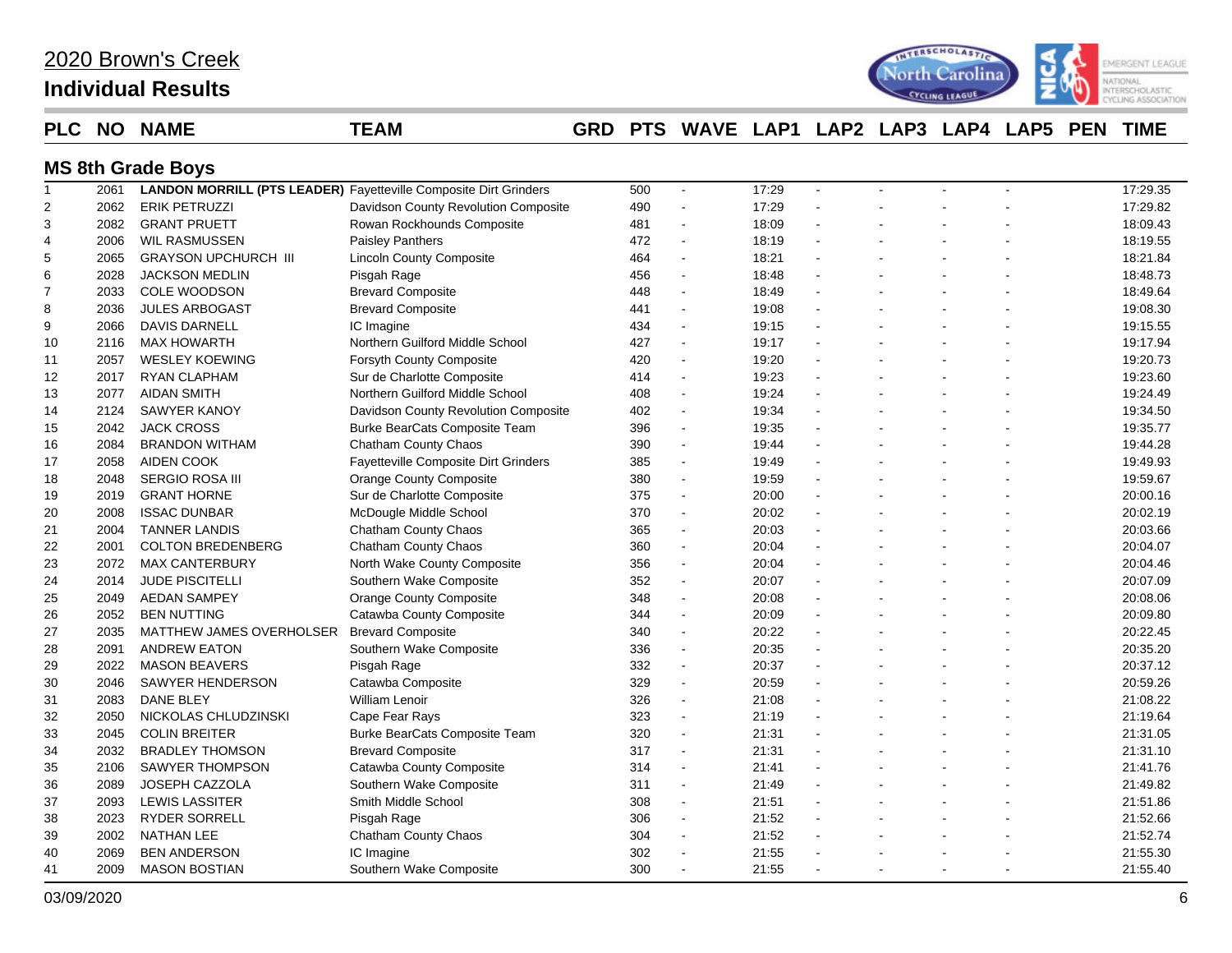

| <b>PLC</b> | <b>NO</b> | <b>NAME</b>                     | <b>TEAM</b>                                 | <b>GRD</b> | <b>PTS</b> | <b>WAVE</b>    | LAP1       | LAP2 LAP3 | LAP4 | LAP5 | <b>PEN</b> | <b>TIME</b> |
|------------|-----------|---------------------------------|---------------------------------------------|------------|------------|----------------|------------|-----------|------|------|------------|-------------|
| 42         | 2099      | <b>COLBY LACKEY</b>             | <b>Burke BearCats Composite Team</b>        |            | 298        |                | 21:56      |           |      |      |            | 21:56.20    |
| 43         | 2121      | <b>EAGON YOUNG</b>              | <b>Onslow County Composite</b>              |            | 296        | $\blacksquare$ | 21:56      |           |      |      |            | 21:56.86    |
| 44         | 2096      | <b>ALEX RACE</b>                | Sur de Charlotte Composite                  |            | 294        | $\blacksquare$ | 21:57      |           |      |      |            | 21:57.45    |
| 45         | 2119      | <b>THOMAS FORRESTER</b>         | Northern Guilford Middle School             |            | 292        | $\blacksquare$ | 22:00      |           |      |      |            | 22:00.16    |
| 46         | 2090      | <b>CAMDEN TERWILLIGER</b>       | Southern Wake Composite                     |            | 290        | $\blacksquare$ | 22:05      |           |      |      |            | 22:05.90    |
| 47         | 2074      | <b>JOSEPH KRAUSE</b>            | Northern Guilford Middle School             |            | 289        | $\blacksquare$ | 22:12      |           |      |      |            | 22:12.40    |
| 48         | 2075      | <b>DAVID COTTERILL</b>          | Northern Guilford Middle School             |            | 288        | $\blacksquare$ | 22:13      |           |      |      |            | 22:13.44    |
| 49         | 2123      | <b>LUKE POWERS</b>              | <b>Brevard Composite</b>                    |            | 287        | $\blacksquare$ | 22:18      |           |      |      |            | 22:18.44    |
| 50         | 2080      | <b>ELIJAH HITEFIELD</b>         | <b>Onslow County Composite</b>              |            | 286        | $\blacksquare$ | 22:19      |           |      |      |            | 22:19.34    |
| 51         | 2107      | <b>JOSHUA SALVADOR</b>          | <b>Fayetteville Composite Dirt Grinders</b> |            | 285        | $\blacksquare$ | 22:25      |           |      |      |            | 22:25.22    |
| 52         | 2078      | <b>RYAN GALE</b>                | Northern Guilford Middle School             |            | 284        | $\blacksquare$ | 22:25      |           |      |      |            | 22:25.50    |
| 53         | 2109      | <b>NATE THOMPSON</b>            | <b>Guilford Gears Composite</b>             |            | 283        | $\blacksquare$ | 22:40      |           |      |      |            | 22:40.14    |
| 54         | 2012      | <b>CHRISTOPHER STUBBLEFIELD</b> | Southern Wake Composite                     |            | 282        | $\blacksquare$ | 23:11      |           |      |      |            | 23:11.72    |
| 55         | 2079      | ELLIOT DEFORGE                  | <b>Onslow County Composite</b>              |            | 281        | $\blacksquare$ | 23:21      |           |      |      |            | 23:21.70    |
| 56         | 2126      | <b>IAN BRYANT</b>               | IC Imagine                                  |            | 280        | $\blacksquare$ | 23:24      |           |      |      |            | 23:24.23    |
| 57         | 2115      | <b>HOLDEN STEPHENS</b>          | North Wake County Composite                 |            | 279        | $\blacksquare$ | 23:33      |           |      |      |            | 23:33.95    |
| 58         | 2102      | <b>CORBIN MAULDIN</b>           | <b>Cape Fear Sharks</b>                     |            | 278        | $\blacksquare$ | 23:35      |           |      |      |            | 23:35.04    |
| 59         | 2073      | <b>NATHAN VAN GURP</b>          | Northern Guilford Middle School             |            | 277        | $\blacksquare$ | 23:54      |           |      |      |            | 23:54.46    |
| 60         | 2011      | <b>DAVID LASHLEY</b>            | Southern Wake Composite                     |            | 276        | $\blacksquare$ | 24:18      |           |      |      |            | 24:18.81    |
| 61         | 2086      | <b>EVAN KOMENT</b>              | <b>Paisley Panthers</b>                     |            | 275        | $\blacksquare$ | 25:26      |           |      |      |            | 25:26.05    |
| 62         | 2100      | <b>JOEY MINSHEW</b>             | Cape Fear Barracudas                        |            | 274        | $\blacksquare$ | 27:07      |           |      |      |            | 27:07.83    |
| 63         | 2117      | <b>JONATHAN COTTERILL</b>       | Northern Guilford Middle School             |            | 273        | $\blacksquare$ | 28:11      |           |      |      |            | 28:11.57    |
| 64         | 2085      | <b>JUSTIN MASTON</b>            | <b>Cabarrus County Composite</b>            |            | 272        | $\blacksquare$ | 32:26      |           |      |      |            | 32:26.66    |
| 65         | 2120      | <b>GABRIEL WEAVER</b>           | <b>Onslow County Composite</b>              |            | 271        | $\blacksquare$ | 35:22      |           |      |      |            | 35:22.76    |
| $\star$    | 2055      | <b>UZZIAH PETERSON</b>          | <b>Forsyth County Composite</b>             |            | 0          |                | <b>DNF</b> |           |      |      |            | <b>DNF</b>  |
| $\star$    | 2104      | <b>WYATT WOODDELL</b>           | Cape Fear Sharks                            |            | 0          |                | <b>DNF</b> |           |      |      |            | <b>DNF</b>  |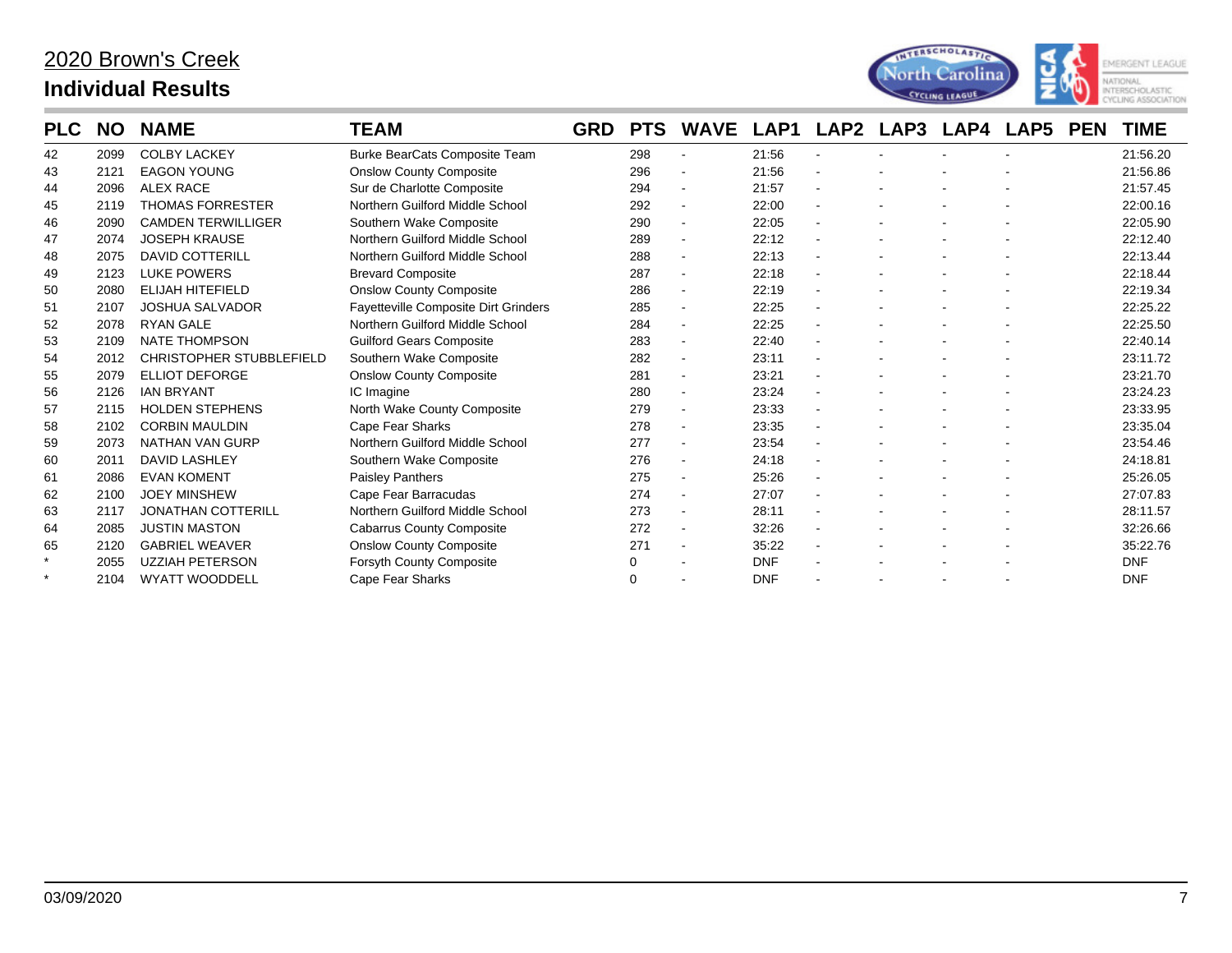| 2020 Brown's Creek |
|--------------------|
|--------------------|

## **Individual Results**



### **PLC NO NAME TEAM GRD PTS WAVE LAP1 LAP2 LAP3 LAP4 LAP5 PEN TIME**

### **MS-A 8th Grade Boys**

|    | 1029 | <b>AUSTIN HAESSLY (PTS LEADER)</b> | Lake Norman Composite                | 500 |                          | 15:58 | 15:49 |                          |                |       | 31:48.25 |
|----|------|------------------------------------|--------------------------------------|-----|--------------------------|-------|-------|--------------------------|----------------|-------|----------|
| 2  | 1006 | <b>WADE REX</b>                    | Sur de Charlotte Composite           | 490 | $\blacksquare$           | 15:58 | 15:59 | $\blacksquare$           |                |       | 31:57.95 |
| 3  | 1025 | <b>BRENDAN DIEHL</b>               | Lake Norman Composite                | 481 | $\blacksquare$           | 16:31 | 16:24 | $\blacksquare$           |                |       | 32:56.41 |
| 4  | 1008 | LUKE ARTHUR                        | Central Park School for Children     | 472 | $\blacksquare$           | 16:22 | 16:57 | $\blacksquare$           |                |       | 33:20.11 |
| 5  | 1005 | <b>MATTHEW BOJARSKI</b>            | Sur de Charlotte Composite           | 464 | $\blacksquare$           | 16:25 | 16:56 | $\blacksquare$           |                |       | 33:22.36 |
| 6  | 1003 | <b>TYLER ROE</b>                   | Smith Middle School                  | 456 | $\blacksquare$           | 16:43 | 17:03 | $\sim$                   |                |       | 33:46.77 |
| 7  | 1027 | <b>RILEY CAMPE</b>                 | Lake Norman Composite                | 448 | $\blacksquare$           | 16:35 | 17:31 |                          |                |       | 34:07.44 |
| 8  | 1016 | <b>BEN ALLEN</b>                   | Charlotte Lab Middle School          | 441 | $\blacksquare$           | 17:03 | 17:46 | $\blacksquare$           |                |       | 34:50.40 |
| 9  | 1002 | <b>REECE BUTLER</b>                | Southern Wake Composite              | 434 | $\blacksquare$           | 17:28 | 17:31 | $\overline{\phantom{a}}$ |                |       | 35:00.58 |
| 10 | 1004 | <b>HANK NEAL</b>                   | Smith Middle School                  | 427 | $\overline{\phantom{a}}$ | 17:43 | 17:24 |                          |                |       | 35:08.44 |
| 11 | 1007 | <b>LUKE SINEATH</b>                | Pisgah Rage                          | 420 | $\blacksquare$           | 17:28 | 17:47 | $\blacksquare$           |                |       | 35:15.60 |
| 12 | 1028 | <b>OWEN MOORE</b>                  | <b>William Lenoir</b>                | 414 | $\blacksquare$           | 17:40 | 17:36 |                          |                |       | 35:16.66 |
| 13 | 1018 | <b>ZACHARY WALTERS</b>             | Catawba County Composite             | 408 | $\blacksquare$           | 17:36 | 17:56 |                          |                |       | 35:33.60 |
| 14 | 1000 | <b>DANIEL BOYNTON</b>              | Chatham County Chaos                 | 402 | $\blacksquare$           | 17:10 | 18:40 | $\blacksquare$           |                |       | 35:50.75 |
| 15 | 1017 | <b>JONAH LONG</b>                  | Catawba County Composite             | 396 | $\blacksquare$           | 17:58 | 18:40 | $\blacksquare$           |                |       | 36:38.73 |
| 16 | 1015 | <b>BEN POPP</b>                    | <b>Orange County Composite</b>       | 390 | $\blacksquare$           | 17:54 | 18:55 | $\blacksquare$           |                |       | 36:50.14 |
| 17 | 1026 | <b>CORBIN MCDONALD</b>             | Lake Norman Composite                | 385 | $\blacksquare$           | 15:58 | 15:52 | $\blacksquare$           | ٠              | 05:00 | 36:50.64 |
| 18 | 1014 | <b>JOE BOTTERIO</b>                | Cape Fear Sharks                     | 380 | $\blacksquare$           | 18:04 | 19:15 | $\blacksquare$           | ٠              |       | 37:20.76 |
| 19 | 1023 | <b>THOMPSON JONES</b>              | IC Imagine                           | 375 | $\blacksquare$           | 18:48 | 18:38 | $\blacksquare$           |                |       | 37:26.16 |
| 20 | 1021 | <b>BRANDON BRAY</b>                | <b>Lincoln County Composite</b>      | 370 | $\blacksquare$           | 18:24 | 19:04 | $\blacksquare$           |                |       | 37:28.98 |
| 21 | 1011 | <b>COLE TEMPLE</b>                 | <b>Pitt County Composite</b>         | 365 | $\blacksquare$           | 18:50 | 19:13 |                          |                |       | 38:04.13 |
| 22 | 1022 | <b>VANCE KEENAN</b>                | <b>Lincoln County Composite</b>      | 360 | $\blacksquare$           | 18:39 | 19:27 |                          |                |       | 38:07.76 |
| 23 | 1013 | <b>CAMERON HOOKS</b>               | Cape Fear Fins                       | 356 | $\blacksquare$           | 18:55 | 20:19 |                          |                |       | 39:15.54 |
| 24 | 1020 | <b>HUNTER HENSLEY</b>              | Davidson County Revolution Composite | 352 |                          | 21:02 | 16:52 |                          | $\blacksquare$ | 05:00 | 42:55.92 |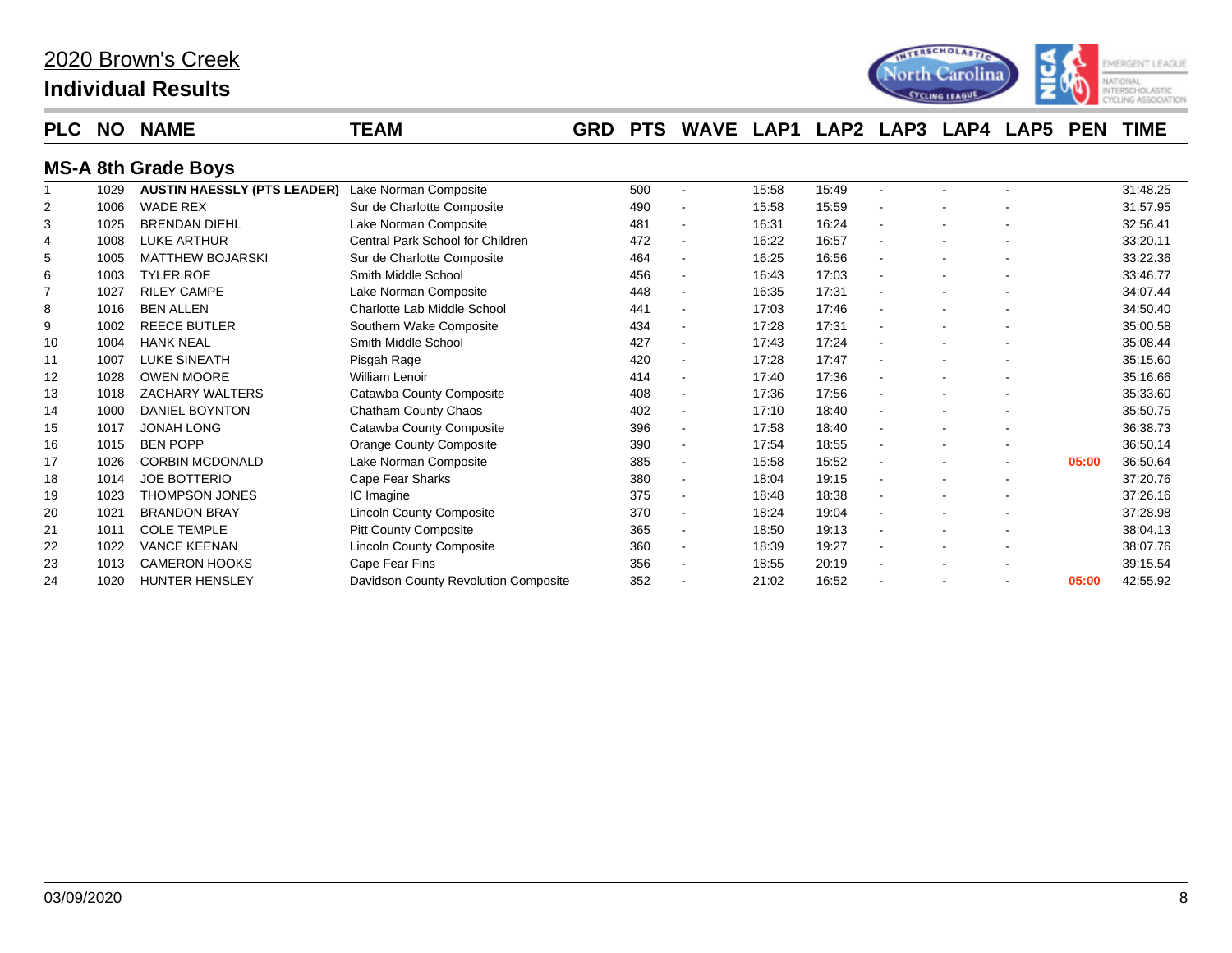

| <b>PLC</b> | <b>NO</b> | <b>NAME</b>               | TEAM                                        | <b>GRD</b> | <b>PTS</b> | <b>WAVE</b>              | LAP1  | LAP <sub>2</sub> | LAP3 | LAP4 | LAP5 | <b>PEN</b> | <b>TIME</b> |
|------------|-----------|---------------------------|---------------------------------------------|------------|------------|--------------------------|-------|------------------|------|------|------|------------|-------------|
|            |           | <b>MS 6th Grade Girls</b> |                                             |            |            |                          |       |                  |      |      |      |            |             |
|            | 6006      | ALI OTTO (PTS LEADER)     | Central Park School for Children            |            | 500        |                          | 20:33 |                  |      |      |      |            | 20:33.12    |
|            | 6014      | <b>MATILDA GENTRY</b>     | Myers Park Thoroughbreds                    |            | 490        |                          | 20:42 | $\sim$           |      |      |      |            | 20:42.54    |
| 3          | 6012      | <b>ADDIE MORRILL</b>      | <b>Fayetteville Composite Dirt Grinders</b> |            | 481        | $\,$ $\,$                | 20:55 |                  |      |      |      |            | 20:55.48    |
|            | 6020      | SARAH GEYER               | Pitt County Composite - Hope Middle         |            | 472        |                          | 22:11 |                  |      |      |      |            | 22:11.63    |
| 5          | 6032      | NORA FELTY                | <b>Brevard Composite</b>                    |            | 464        |                          | 22:22 |                  |      |      |      |            | 22:22.13    |
| 6          | 6008      | <b>HANNAH BREEN</b>       | Central Park School for Children            |            | 456        |                          | 22:23 |                  |      |      |      |            | 22:23.62    |
|            | 6000      | <b>NICOLE CLAMANN</b>     | Chatham County Chaos                        |            | 448        |                          | 22:29 |                  |      |      |      |            | 22:29.96    |
| 8          | 6001      | <b>HADLEY MOLNAR</b>      | Southern Wake Composite                     |            | 441        |                          | 22:33 |                  |      |      |      |            | 22:33.31    |
| 9          | 6009      | <b>ALISON GASTON</b>      | <b>Brevard Composite</b>                    |            | 434        | $\overline{\phantom{a}}$ | 22:41 |                  |      |      |      |            | 22:41.67    |
| 10         | 6010      | <b>ISABELLA CARDOZO</b>   | Catawba Composite                           |            | 427        |                          | 23:24 |                  |      |      |      |            | 23:24.13    |
| 11         | 6026      | <b>PEYTON DECKER</b>      | <b>Orange County Composite</b>              |            | 420        |                          | 24:04 |                  |      |      |      |            | 24:04.17    |
| 12         | 6007      | <b>CHIARA FAIRCLOTH</b>   | Central Park School for Children            |            | 414        |                          | 25:25 |                  |      |      |      |            | 25:25.32    |
| 13         | 6025      | <b>EMMA IGNACCOLO</b>     | Phillips Middle                             |            | 408        |                          | 25:56 |                  |      |      |      |            | 25:56.38    |
| 14         | 6022      | LILLIE FITZULA            | <b>Culbreth Middle School</b>               |            | 402        |                          | 27:56 |                  |      |      |      |            | 27:56.43    |
| 15         | 6024      | <b>MIRANDA BRIDGEFORD</b> | Phillips Middle                             |            | 396        | $\,$ $\,$                | 28:48 |                  |      |      |      |            | 28:48.65    |
| 16         | 6021      | <b>LUCY GRAY</b>          | Durham County Composite                     |            | 390        |                          | 34:39 |                  |      |      |      |            | 34:39.93    |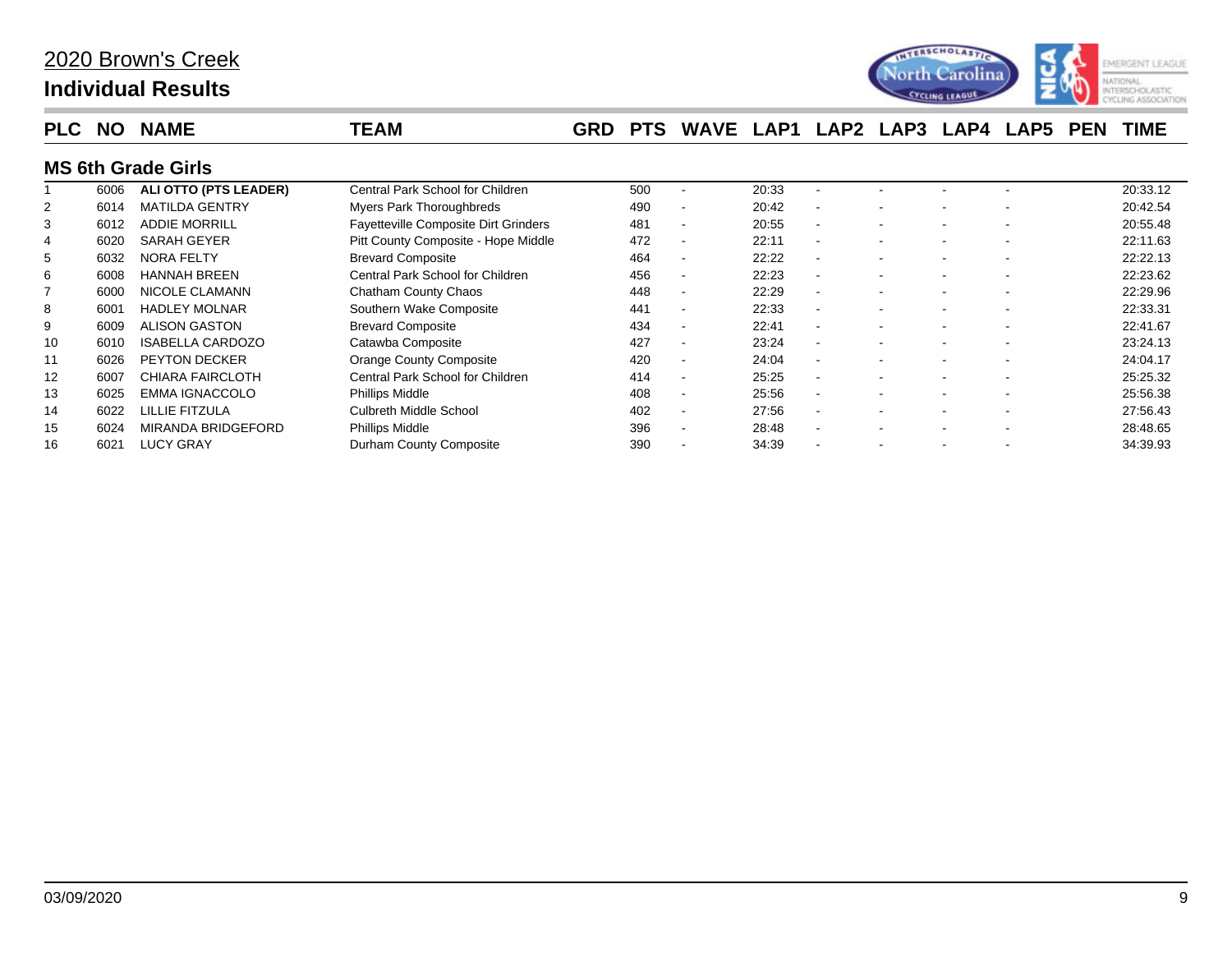

| <b>PLC</b> | <b>NO</b> | <b>NAME</b>                    | TEAM                            | <b>GRD</b> | <b>PTS</b> | WAVE                     | LAP1  | LAP <sub>2</sub>         | LAP3 | LAP4 | <b>LAP5</b> | <b>PEN</b> | <b>TIME</b> |
|------------|-----------|--------------------------------|---------------------------------|------------|------------|--------------------------|-------|--------------------------|------|------|-------------|------------|-------------|
|            |           | <b>MS 7th Grade Girls</b>      |                                 |            |            |                          |       |                          |      |      |             |            |             |
|            | 7027      | <b>MIA LLIBRE (PTS LEADER)</b> | <b>Myers Park Thoroughbreds</b> |            | 500        |                          | 19:32 |                          |      |      |             |            | 19:32.66    |
|            | 7029      | <b>LILY WRIGHT</b>             | William Lenoir                  |            | 490        | $\overline{\phantom{a}}$ | 21:16 | $\overline{\phantom{a}}$ |      |      |             |            | 21:16.26    |
| 3          | 7024      | <b>BELLAROSE GRANT</b>         | IC Imagine                      |            | 481        |                          | 21:51 |                          |      |      |             |            | 21:51.38    |
| 4          | 7009      | <b>ELYSE COLE</b>              | Smith Middle School             |            | 472        |                          | 21:54 | $\overline{\phantom{a}}$ |      |      |             |            | 21:54.12    |
| 5          | 7011      | <b>HELENA FEREBAUER</b>        | Pisgah Rage                     |            | 464        | $\overline{\phantom{a}}$ | 21:56 | $\overline{\phantom{a}}$ |      |      |             |            | 21:56.65    |
| 6          | 7018      | <b>BROOKE EVANS</b>            | Durham County Composite         |            | 456        | $\overline{\phantom{0}}$ | 22:21 |                          |      |      |             |            | 22:21.47    |
|            | 7022      | <b>SARAH SHOFFNER</b>          | Davie County Composite          |            | 448        |                          | 24:01 | $\overline{\phantom{a}}$ |      |      |             |            | 24:01.99    |
| 8          | 7026      | SOFIA NILO                     | IC Imagine                      |            | 441        | $\overline{\phantom{a}}$ | 24:27 | $\overline{\phantom{a}}$ |      |      |             |            | 24:27.83    |
| 9          | 7032      | <b>CLARA OVERHOLSER</b>        | <b>Brevard Composite</b>        |            | 434        |                          | 24:46 |                          |      |      |             |            | 24:46.53    |
| 10         | 7019      | SOFIE ADAMS                    | Burke BearCats Composite Team   |            | 427        | $\overline{\phantom{a}}$ | 24:47 |                          |      |      |             |            | 24:47.18    |
| 11         | 7028      | ALEIAH MARTIN                  | Rowan Rockhounds Composite      |            | 420        |                          | 27:23 | . .                      |      |      |             |            | 27:23.44    |
| 12         | 7008      | <b>MCKENZIE CISSELL</b>        | Southern Wake Composite         |            | 414        |                          | 29:04 | $\overline{\phantom{a}}$ |      |      |             |            | 29:04.92    |
| 13         | 7007      | <b>EMMA WEAVER</b>             | <b>Onslow County Composite</b>  |            | 408        | $\overline{\phantom{a}}$ | 31:29 |                          |      |      |             |            | 31:29.44    |
| 14         | 7005      | DARIA GIBLIN                   | Culbreth Middle School          |            | 402        |                          | 34:55 |                          |      |      |             |            | 34:55.49    |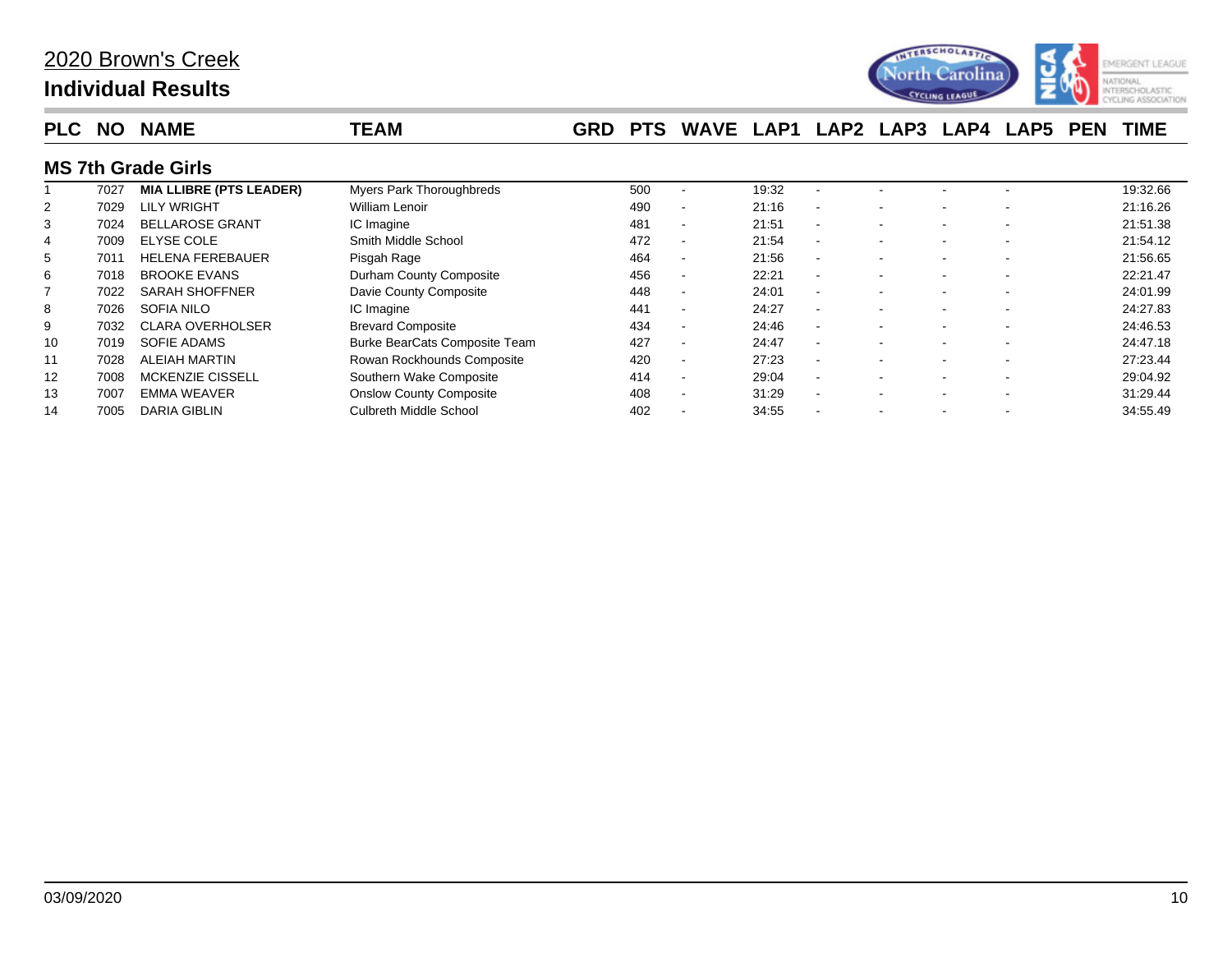

| <b>PLC</b> | <b>NO</b> | <b>NAME</b>                       | TEAM                                 | <b>GRD</b> | <b>PTS</b> | WAVE LAP1 LAP2 LAP3 LAP4 LAP5 PEN |       |        |  |  | <b>TIME</b> |
|------------|-----------|-----------------------------------|--------------------------------------|------------|------------|-----------------------------------|-------|--------|--|--|-------------|
|            |           | <b>MS 8th Grade Girls</b>         |                                      |            |            |                                   |       |        |  |  |             |
|            | 8015      | <b>ISABEL SMOYER (PTS LEADER)</b> | IC Imagine                           |            | 500        |                                   | 20:18 |        |  |  | 20:18.54    |
| 2          | 8016      | <b>REESE CULBRETH</b>             | North Wake County Composite          |            | 490        | $\overline{\phantom{a}}$          | 20:38 |        |  |  | 20:38.10    |
| 3          | 8009      | KELTIE SUTTLE                     | <b>Burke BearCats Composite Team</b> |            | 481        | $\overline{\phantom{a}}$          | 22:31 |        |  |  | 22:31.76    |
| 4          | 8003      | PALOMA PACHECO                    | Culbreth Middle School               |            | 472        | $\overline{\phantom{a}}$          | 24:46 |        |  |  | 24:46.24    |
| 5          | 8010      | SIERRA ISENBARG                   | Catawba Composite                    |            | 464        | $\,$                              | 29:23 |        |  |  | 29:23.92    |
| 6          | 8006      | SARA NELL CHASE                   | IC Imagine                           |            | 456        | $\sim$                            | 29:33 | $\sim$ |  |  | 29:33.96    |
|            | 8002      | MAPLE WHITEHEAD                   | Watauga Middle Composite             |            | 448        |                                   | 30:28 |        |  |  | 30:28.68    |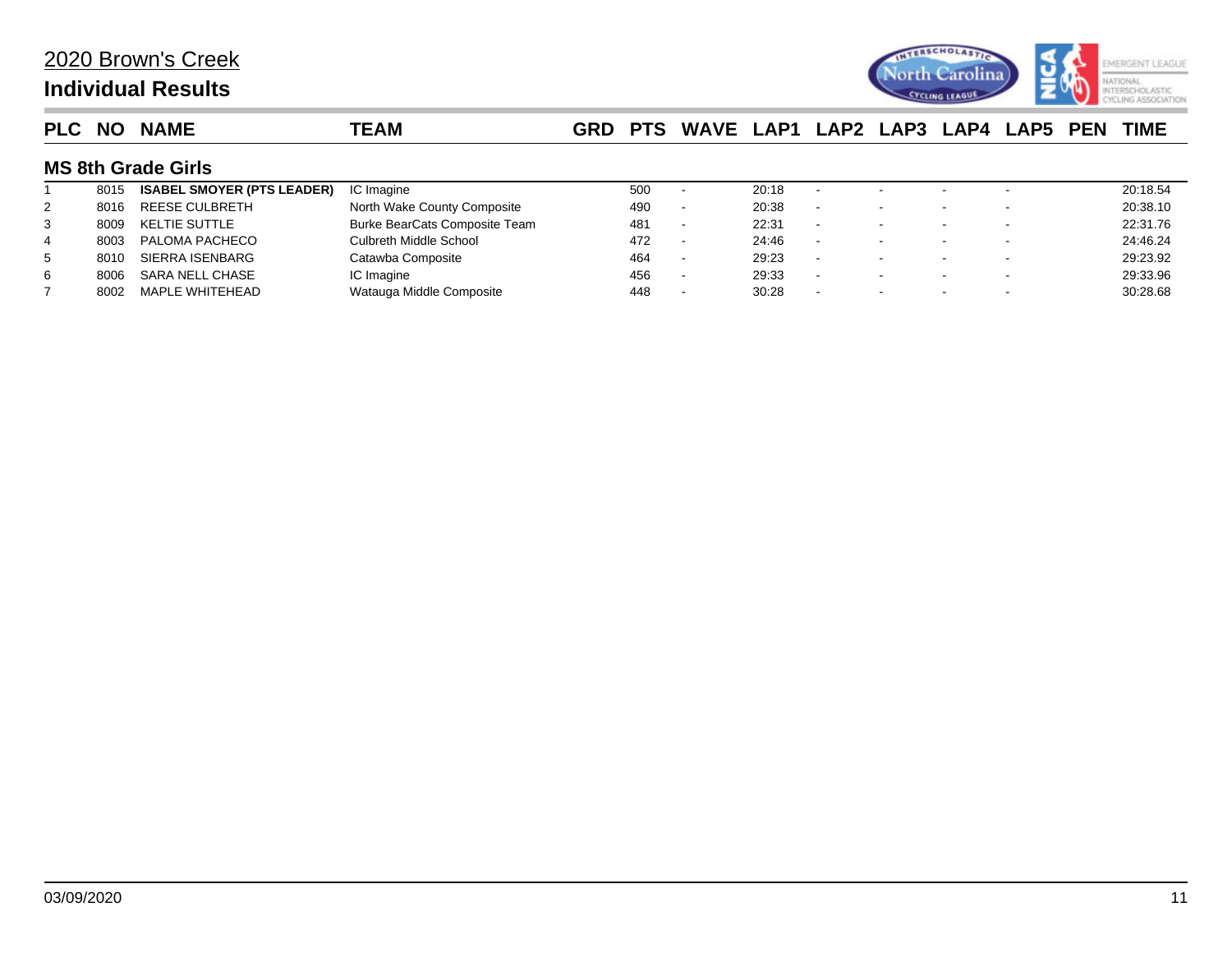## **Individual Results**



| <b>PLC</b>        | <b>NO</b> | <b>NAME</b>                   | <b>TEAM</b>                      | <b>GRD</b> | <b>PTS</b> | WAVE LAP1                |       |       | LAP2 LAP3                | LAP4 | <b>LAP5</b> | <b>PEN</b> | <b>TIME</b> |
|-------------------|-----------|-------------------------------|----------------------------------|------------|------------|--------------------------|-------|-------|--------------------------|------|-------------|------------|-------------|
| <b>MS-A Girls</b> |           |                               |                                  |            |            |                          |       |       |                          |      |             |            |             |
|                   | 9000      | <b>ALISON MCKEITHAN (PTS)</b> | <b>Chatham County Chaos</b>      |            | 500        |                          | 18:43 | 18:59 |                          |      |             |            | 37:42.07    |
| $\overline{2}$    | 9013      | <b>GRACE MCBRIDE</b>          | Cape Fear Rays                   |            | 490        | $\blacksquare$           | 19:38 | 19:56 | $\overline{\phantom{a}}$ |      |             |            | 39:35.20    |
| 3                 | 9004      | RACHEL CATHEY                 | Watauga Middle Composite         |            | 481        | $\overline{\phantom{a}}$ | 20:16 | 19:35 | $\overline{\phantom{a}}$ |      |             |            | 39:52.28    |
| 4                 | 9010      | RACHEL PELLOM                 | <b>Orange County Composite</b>   |            | 472        | $\blacksquare$           | 20:16 | 20:29 |                          |      |             |            | 40:45.51    |
| 5                 | 9012      | PIPER SHUNK                   | Central Park School for Children |            | 464        | $\overline{\phantom{a}}$ | 20:21 | 20:27 | $\overline{\phantom{a}}$ |      |             |            | 40:48.51    |
| 6                 | 9014      | AMELIA CRANE                  | William Lenoir                   |            | 456        | $\overline{\phantom{a}}$ | 20:16 | 20:50 | $\overline{a}$           |      |             |            | 41:07.30    |
|                   | 9011      | AVERY SHUNK                   | Durham School of the Arts        |            | 448        | $\overline{\phantom{a}}$ | 21:01 | 20:26 | $\overline{\phantom{a}}$ |      |             |            | 41:28.73    |
| 8                 | 9002      | ANIKA RABURN                  | Central Park School for Children |            | 441        | $\overline{\phantom{a}}$ | 20:49 | 21:38 |                          |      |             |            | 42:28.71    |
| 9                 | 9001      | <b>KATELYN RITCHEA</b>        | Chatham County Chaos             |            | 434        | $\blacksquare$           | 20:51 | 21:46 |                          |      |             |            | 42:37.27    |
| 10                | 9019      | <b>ELLIOTT PORTER</b>         | <b>Guilford Gears Composite</b>  |            | 427        | $\overline{\phantom{a}}$ | 21:24 | 21:34 | $\overline{\phantom{a}}$ |      |             |            | 42:58.17    |
| 11                | 9009      | <b>MADISON GEORGIA</b>        | <b>Caldwell County Composite</b> |            | 420        |                          | 20:57 | 22:08 |                          |      |             |            | 43:05.91    |

 9005 AMELIA CARPENTER Culbreth Middle School 414 - 21:36 22:27 - - - 44:03.93 9007 AVA BURGESS Culbreth Middle School 408 - 22:09 22:22 - - - 44:32.75 9008 BENNETT GROOMAN Cape Fear Fins 402 - 22:35 22:13 - - - 44:48.61 9006 STELLA PACHECO Culbreth Middle School 396 - 22:20 22:40 - - - 45:01.57 9020 SUMAIYA AAMOUD Fayetteville Composite Dirt Grinders 390 - 20:08 20:27 - - - **05:00** 45:36.34 17 9018 EMILY VALENTINE Fayetteville Composite Dirt Grinders 385 - 23:59 25:15 - - - - - - 49:14.90

### 03/09/2020 12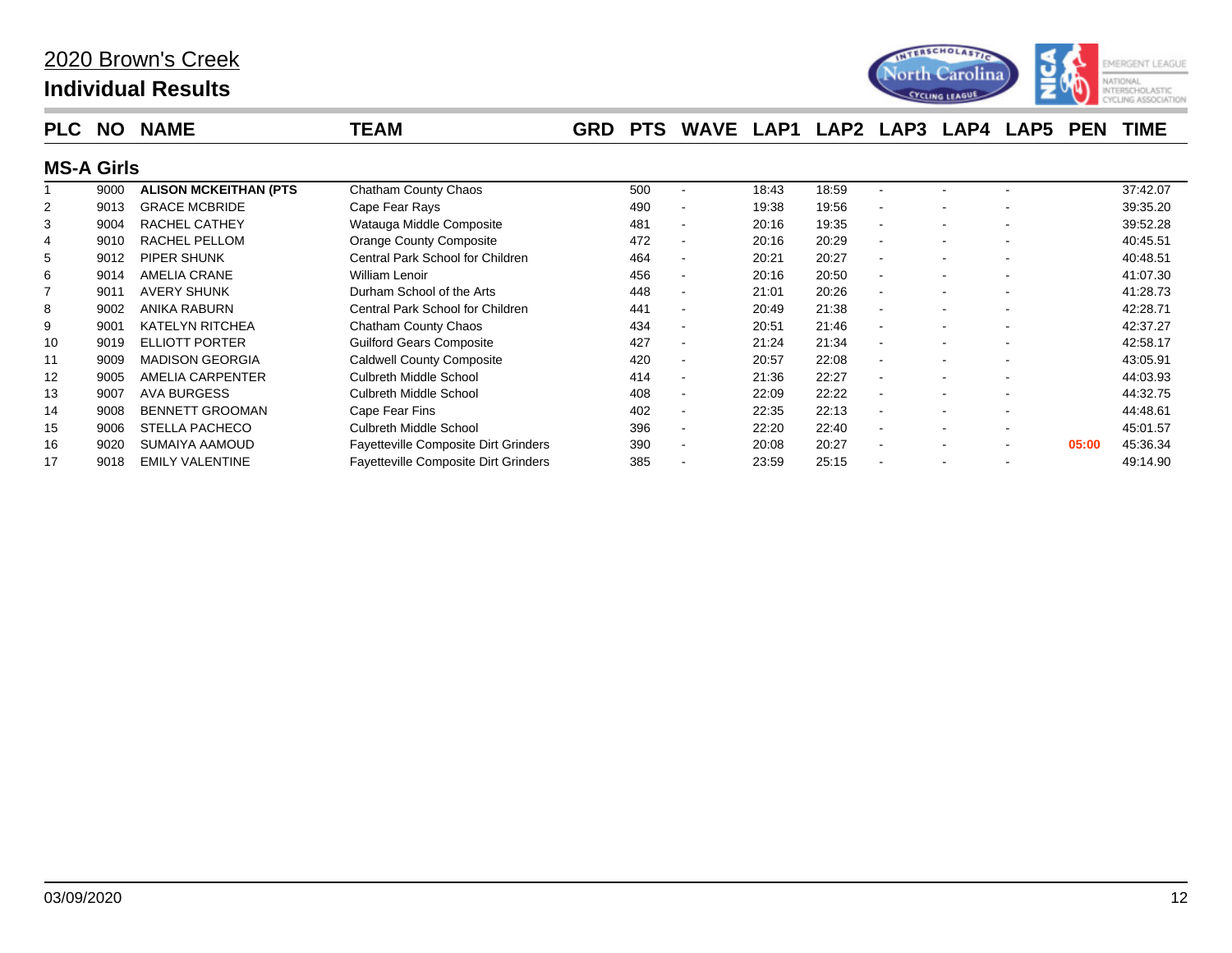## **Individual Results**



### **PLC NO NAME TEAM GRD PTS WAVE LAP1 LAP2 LAP3 LAP4 LAP5 PEN TIME**

### **Freshman Boys**

| $\mathbf{1}$   | 602 | <b>ETHAN WHITE (PTS LEADER)</b> | <b>Guilford Gears Composite</b>      | 500 | $\blacksquare$           | 15:44 | 21:56 | 15:58 |    | 53:39.34   |
|----------------|-----|---------------------------------|--------------------------------------|-----|--------------------------|-------|-------|-------|----|------------|
| $\overline{2}$ | 556 | <b>GUS WALKER</b>               | Pisgah Rage                          | 490 |                          | 16:06 | 21:34 | 16:08 |    | 53:49.22   |
| 3              | 583 | <b>CONNOR WHALEY</b>            | Lake Norman Composite                | 481 | $\blacksquare$           | 16:33 | 21:07 | 16:24 |    | 54:05.24   |
| 4              | 551 | <b>BRADEN HARBOUR</b>           | WilCo Wolves Composite Cycling Team  | 472 | $\blacksquare$           | 16:30 | 21:20 | 18:10 |    | 56:01.05   |
| 5              | 569 | <b>EVAN ELK</b>                 | <b>Orange County Composite</b>       | 464 | $\blacksquare$           | 16:34 | 21:55 | 18:17 |    | 56:47.19   |
| 6              | 565 | <b>DECLAN BRIDGES</b>           | Charlotte Catholic High School       | 456 | $\blacksquare$           | 16:47 | 22:16 | 18:10 |    | 57:14.45   |
| $\overline{7}$ | 566 | <b>KARSON SHUGHART</b>          | Cape Fear Sharks                     | 448 |                          | 23:18 | 17:00 | 17:20 |    | 57:38.75   |
| 8              | 576 | <b>TANNER WELBORN</b>           | Forsyth County Composite             | 441 | $\sim$                   | 23:16 | 17:01 | 17:22 |    | 57:40.47   |
| 9              | 562 | <b>FINNIAN KELLY</b>            | Cape Fear Fins                       | 434 | $\blacksquare$           | 23:17 | 17:11 | 18:12 |    | 58:41.75   |
| 10             | 540 | <b>AIDEN YOUNT</b>              | Lake Norman Composite                | 427 | $\overline{\phantom{a}}$ | 23:25 | 17:50 | 18:13 |    | 59:29.07   |
| 11             | 524 | JASE MASCHI                     | Catawba County Composite             | 420 | $\blacksquare$           | 23:27 | 17:47 | 18:15 |    | 59:30.37   |
| 12             | 568 | <b>CHANDLER DOZIER</b>          | Cape Fear Sharks                     | 414 | $\overline{\phantom{a}}$ | 23:32 | 18:11 | 18:35 |    | 1:00:18.97 |
| 13             | 518 | <b>LIAM THOMAS</b>              | Charlotte Catholic High School       | 408 | $\sim$                   | 23:44 | 18:36 | 17:58 |    | 1:00:19.79 |
| 14             | 574 | <b>ANDREW KEHOE</b>             | Catawba County Composite             | 402 | $\mathbf{r}$             | 23:25 | 18:08 | 18:46 |    | 1:00:20.86 |
| 15             | 549 | <b>DUSTIN VANOVER</b>           | Cox Mill High School cog crushers    | 396 | $\blacksquare$           | 23:48 | 18:23 | 18:22 |    | 1:00:35.31 |
| 16             | 581 | <b>ROWAN MCMULLAN</b>           | Franklin School of Innovation        | 390 | $\blacksquare$           | 23:40 | 18:45 | 18:10 |    | 1:00:36.35 |
| 17             | 603 | ELIJAH BETTENCOURT              | Franklin School of Innovation        | 385 | $\overline{\phantom{a}}$ | 23:36 | 18:46 | 18:28 |    | 1:00:51.57 |
| 18             | 541 | <b>ALEX NOURSE</b>              | Lake Norman Composite                | 380 | $\blacksquare$           | 23:34 | 18:49 | 18:44 |    | 1:01:07.51 |
| 19             | 525 | CARLOS PICHARDO-RODRIGUEZ       | Chapel Hill High School              | 375 | $\blacksquare$           | 23:34 | 19:05 | 18:57 |    | 1:01:37.85 |
| 20             | 606 | <b>BRENT HINCKLEY</b>           | <b>Onslow County Composite</b>       | 370 | $\blacksquare$           | 24:06 | 18:34 | 18:59 |    | 1:01:40.37 |
| 21             | 608 | <b>MOSES KING</b>               | East Chapel Hill<br>9                | 365 | $\blacksquare$           | 23:35 | 18:14 | 19:59 |    | 1:01:49.15 |
| 22             | 584 | <b>NOAH CUTLER</b>              | North Wake County Composite          | 360 | $\blacksquare$           | 23:40 | 18:58 | 19:12 |    | 1:01:51.51 |
| 23             | 572 | <b>GIL ROGERSON</b>             | Carrboro High School                 | 356 | $\blacksquare$           | 23:38 | 18:58 | 19:15 |    | 1:01:52.33 |
| 24             | 534 | <b>ALAN RIVERA</b>              | East Forsyth High School             | 352 | $\sim$                   | 23:45 | 18:59 | 19:08 |    | 1:01:52.61 |
| 25             | 579 | <b>JAKE OSTERBERG</b>           | Davidson County Revolution Composite | 348 | $\blacksquare$           | 23:35 | 18:17 | 20:18 |    | 1:02:12.33 |
| 26             | 503 | <b>RYAN STORMANT</b>            | Southern Wake Composite              | 344 | $\blacksquare$           | 24:05 | 19:22 | 19:38 |    | 1:03:06.32 |
| 27             | 505 | <b>DANE MCNULTY</b>             | Sur de Charlotte Composite           | 340 | $\overline{\phantom{a}}$ | 23:36 | 19:03 | 20:31 |    | 1:03:11.52 |
| 28             | 582 | <b>ETHAN YOUNG</b>              | <b>Lincoln County Composite</b>      | 336 |                          | 23:50 | 19:04 | 20:17 |    | 1:03:11.60 |
| 29             | 504 | <b>JASE STEPHENS</b>            | Southern Wake Composite              | 332 | $\blacksquare$           | 23:48 | 19:31 | 19:56 |    | 1:03:16.00 |
| 30             | 573 | <b>WILL NAISMITH</b>            | Carrboro High School                 | 329 | $\mathbf{r}$             | 24:17 | 19:12 | 19:53 |    | 1:03:23.00 |
| 31             | 521 | <b>NATHAN LINDBERT</b>          | Cape Fear Sharks                     | 326 | $\blacksquare$           | 24:01 | 19:34 | 20:17 |    | 1:03:53.76 |
| 32             | 586 | <b>RICKY (YIWEN) LENG</b>       | Northern Guilford High School        | 323 | $\blacksquare$           | 24:04 | 20:02 | 20:02 | ä, | 1:04:09.28 |
| 33             | 585 | <b>NATE FILIPOFF</b>            | Northern Guilford High School        | 320 | $\blacksquare$           | 24:18 | 19:55 | 19:56 |    | 1:04:11.49 |
| 34             | 575 | <b>AUSTIN BOSWELL</b>           | Davie County Composite               | 317 | $\sim$                   | 23:59 | 19:34 | 20:43 |    | 1:04:17.74 |
| 35             | 523 | MITCHELL SHELTON                | Catawba Composite                    | 314 | $\blacksquare$           | 24:11 | 19:57 | 20:31 |    | 1:04:40.38 |
| 36             | 529 | JOSEPH (JT) MALEK               | Davidson County Revolution Composite | 311 | $\blacksquare$           | 23:59 | 20:17 | 20:49 |    | 1:05:06.42 |
| 37             | 553 | NATALIA NIKITINA                | Sur de Charlotte Composite           | 308 | $\blacksquare$           | 24:06 | 20:23 | 20:39 |    | 1:05:09.68 |
| 38             | 580 | <b>LIAM ROBERTS</b>             | East Chapel Hill                     | 306 | $\blacksquare$           | 24:16 | 19:33 | 21:21 |    | 1:05:11.30 |
| 39             | 502 | <b>CHASE HORTON</b>             | Southern Wake Composite              | 304 | $\sim$                   | 24:15 | 20:31 | 20:44 |    | 1:05:31.10 |
| 40             | 550 | ZACHARY CISSELL                 | Southern Wake Composite              | 302 |                          | 24:21 | 20:31 | 20:40 |    | 1:05:33.12 |
| 41             | 545 | <b>BRANDON ROEDER</b>           | <b>Onslow County Composite</b>       | 300 | $\blacksquare$           | 24:07 | 20:08 | 21:21 |    | 1:05:36.82 |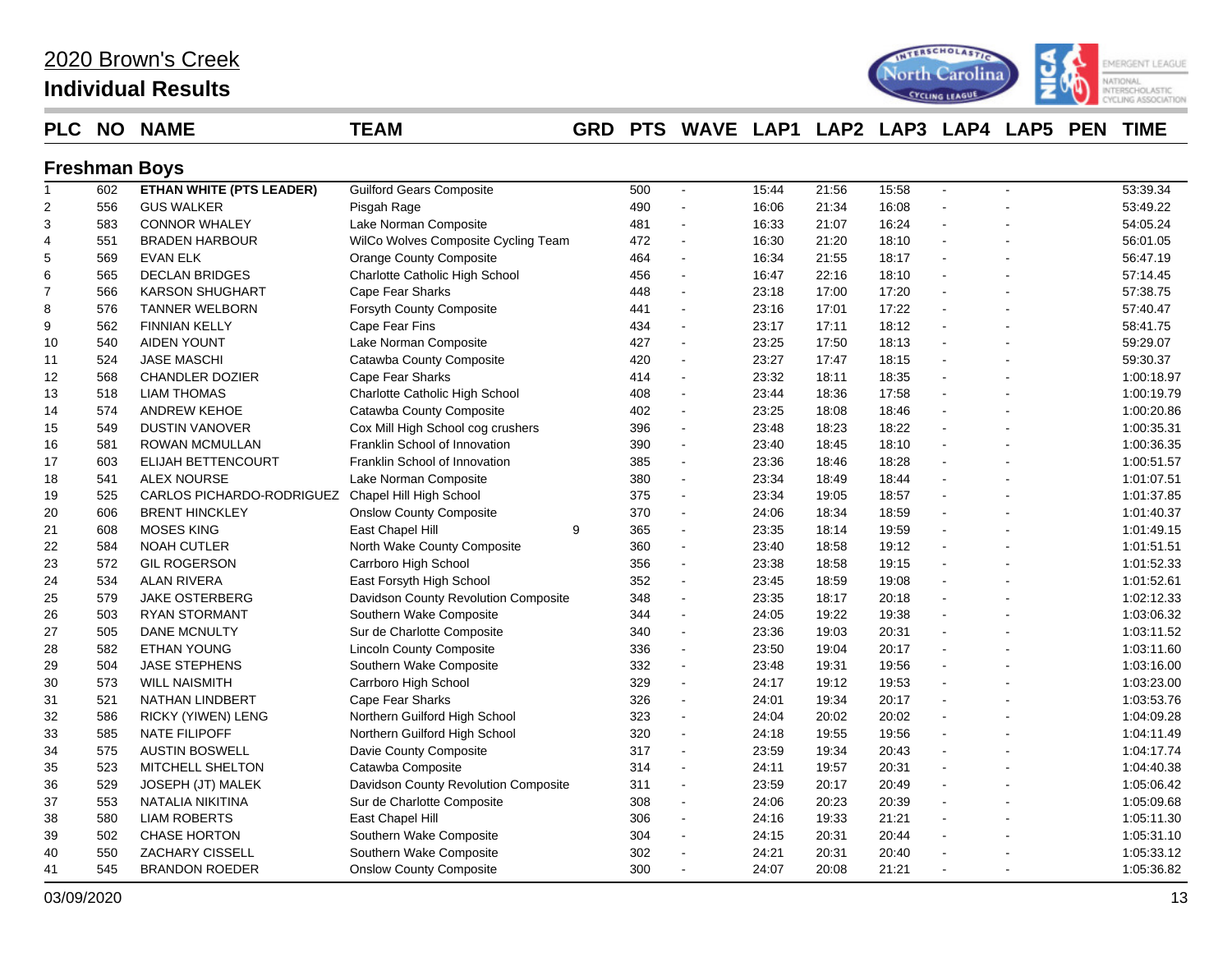

| <b>PLC</b> | <b>NO</b> | <b>NAME</b>               | TEAM                                 | <b>GRD</b> | <b>PTS</b> | <b>WAVE</b>              | LAP1       | LAP <sub>2</sub> | LAP3   | LAP4 | <b>LAP5</b>    | <b>PEN</b> | <b>TIME</b> |
|------------|-----------|---------------------------|--------------------------------------|------------|------------|--------------------------|------------|------------------|--------|------|----------------|------------|-------------|
| 42         | 601       | <b>JUDE RYLEE</b>         | Sur de Charlotte Composite           |            | 298        | $\blacksquare$           | 24:30      | 20:24            | 20:43  |      | $\blacksquare$ |            | 1:05:38.53  |
| 43         | 567       | <b>BRIAN GRAYBUSH</b>     | Cape Fear Sharks                     |            | 296        | $\overline{\phantom{a}}$ | 24:14      | 20:13            | 21:14  |      |                |            | 1:05:41.90  |
| 44         | 522       | ETHAN CONLEY              | Catawba Composite                    |            | 294        | $\blacksquare$           | 24:29      | 20:06            | 21:07  |      |                |            | 1:05:43.38  |
| 45         | 571       | <b>LIAM CARPENTER</b>     | Carrboro High School                 |            | 292        | $\ddot{\phantom{a}}$     | 24:30      | 20:22            | 20:55  |      |                |            | 1:05:48.10  |
| 46         | 537       | <b>NOAH ALLMOND</b>       | Franklin School of Innovation        |            | 290        | $\blacksquare$           | 24:30      | 20:21            | 20:59  |      |                |            | 1:05:51.74  |
| 47         | 560       | <b>IVAN DOLL</b>          | Cape Fear Barracudas                 |            | 289        | $\blacksquare$           | 26:58      | 20:03            | 19:18  |      |                |            | 1:06:19.42  |
| 48         | 516       | <b>HUNTER MCNAMARA</b>    | Charlotte Catholic High School       |            | 288        | $\blacksquare$           | 24:19      | 19:58            | 22:02  |      |                |            | 1:06:20.31  |
| 49         | 564       | <b>COLSEN HOFERT</b>      | JT Willlam Montessori                |            | 287        | $\blacksquare$           | 23:30      | 19:11            | 23:45  |      |                |            | 1:06:27.92  |
| 50         | 597       | <b>LUCA MCCRACKEN</b>     | Chapel Hill High School              |            | 286        | $\ddot{\phantom{a}}$     | 24:33      | 20:44            | 21:40  |      |                |            | 1:06:59.00  |
| 51         | 561       | <b>COOPER GREER</b>       | Cape Fear Barracudas                 |            | 285        | $\ddot{\phantom{a}}$     | 23:55      | 21:26            | 21:43  |      |                |            | 1:07:05.90  |
| 52         | 519       | <b>JACKSON MOTT</b>       | <b>Cape Fear Sharks</b>              |            | 284        | $\blacksquare$           | 24:18      | 21:39            | 21:24  |      |                |            | 1:07:22.54  |
| 53         | 552       | <b>AVERY CAMERON</b>      | Sur de Charlotte Composite           |            | 283        | $\blacksquare$           | 24:16      | 21:02            | 22:04  |      |                |            | 1:07:22.69  |
| 54         | 607       | <b>NOAH OHLSON</b>        | <b>Independent Riders</b>            |            | 282        | $\blacksquare$           | 24:35      | 21:06            | 21:51  |      |                |            | 1:07:33.86  |
| 55         | 509       | <b>TYLER WINKLER</b>      | <b>Pitt County Composite</b>         |            | 281        | $\blacksquare$           | 24:38      | 21:19            | 22:24  |      |                |            | 1:08:23.20  |
| 56         | 528       | <b>TRISTAN COLLINS</b>    | Fayetteville Composite Dirt Grinders |            | 280        | $\blacksquare$           | 24:35      | 22:27            | 23:00  |      |                |            | 1:10:03.33  |
| 57         | 512       | <b>COLTRANE NEVRUZ</b>    | Cape Fear Barracudas                 |            | 279        | $\blacksquare$           | 24:42      | 22:50            | 22:31  |      |                |            | 1:10:03.97  |
| 58         | 604       | <b>MICHAEL YUNKER</b>     | Fayetteville Composite Dirt Grinders |            | 278        | $\ddot{\phantom{a}}$     | 24:38      | 22:30            | 23:15  |      |                |            | 1:10:24.97  |
| 59         | 544       | <b>GARRETT COOK</b>       | Northern Guilford High School        |            | 277        | $\blacksquare$           | 24:27      | 20:33            | 20:43  |      |                | 05:00      | 1:10:45.22  |
| 60         | 577       | <b>BRETT FOX</b>          | Forsyth County Composite             |            | 276        | $\blacksquare$           | 33:35      | 17:00            | 16:43  |      | $\blacksquare$ | 05:00      | 1:12:19.28  |
| 61         | 578       | <b>CARTER SULLIVAN</b>    | Davidson County Revolution Composite |            | 275        | $\blacksquare$           | 25:02      | 22:57            | 24:25  |      | $\blacksquare$ |            | 1:12:25.01  |
| 62         | 520       | <b>BRANDON PARK</b>       | Cape Fear Sharks                     |            | 274        | $\ddot{\phantom{a}}$     | 25:04      | 22:52            | 25:06  |      |                |            | 1:13:03.41  |
| 63         | 547       | <b>CONNOR HALPIN</b>      | Rowan Rockhounds Composite           |            | 273        | $\overline{\phantom{a}}$ | 24:59      | 23:49            | 26:05  |      |                |            | 1:14:55.20  |
| 64         | 605       | <b>JEB WHITE</b>          | Lake Norman Composite                |            | 272        | $\blacksquare$           | 24:55      | 25:02            | 29:09  |      |                |            | 1:19:07.16  |
| 65         | 546       | <b>DIETER TAYLOR</b>      | <b>Onslow County Composite</b>       |            | 271        | $\blacksquare$           | 24:59      | 22:51            |        |      |                |            | 47:51.11    |
| 66         | 587       | <b>ASHER CRUMP</b>        | Southern Wake Composite              |            | 270        | $\blacksquare$           | 27:54      | 28:47            |        |      |                |            | 56:41.64    |
| 67         | 593       | <b>WILLEM HOGAN</b>       | <b>Cape Fear Sharks</b>              |            | 269        | $\blacksquare$           | 28:36      | 28:47            |        |      |                |            | 57:23.79    |
| 68         | 515       | <b>CHRISTOPHER DELING</b> | JT Willlam Montessori                |            | 268        | $\blacksquare$           | 28:13      | 31:00            | $\sim$ |      |                |            | 59:13.37    |
| 69         | 596       | <b>MATTHEW MITCHELL</b>   | Chapel Hill High School              |            | 267        | $\blacksquare$           | 33:29      | 30:44            |        |      |                |            | 1:04:13.52  |
| 70         | 536       | <b>TIYLUR HOLLAND</b>     | <b>Guilford Gears Composite</b>      |            | 266        | $\ddot{\phantom{a}}$     | 35:27      | 35:29            |        |      |                |            | 1:10:57.44  |
| $\star$    | 558       | DREW DEGARMO              | <b>Brevard Composite</b>             |            | 0          | $\blacksquare$           | 23:49      |                  |        |      |                |            | <b>DNF</b>  |
| $\star$    | 527       | <b>HAMZA AAMOUD</b>       | Fayetteville Composite Dirt Grinders |            |            | $\blacksquare$           | 23:56      |                  |        |      |                |            | <b>DNF</b>  |
| $\star$    | 592       | <b>EGAN HARTLEY</b>       | Cape Fear Barracudas                 |            |            | $\overline{a}$           | 24:46      |                  |        |      |                | 05:00      | <b>DNF</b>  |
| $\star$    | 589       | <b>MAX WINKLER</b>        | <b>Pitt County Composite</b>         |            | ∩          |                          | <b>DNF</b> |                  |        |      |                |            | <b>DNF</b>  |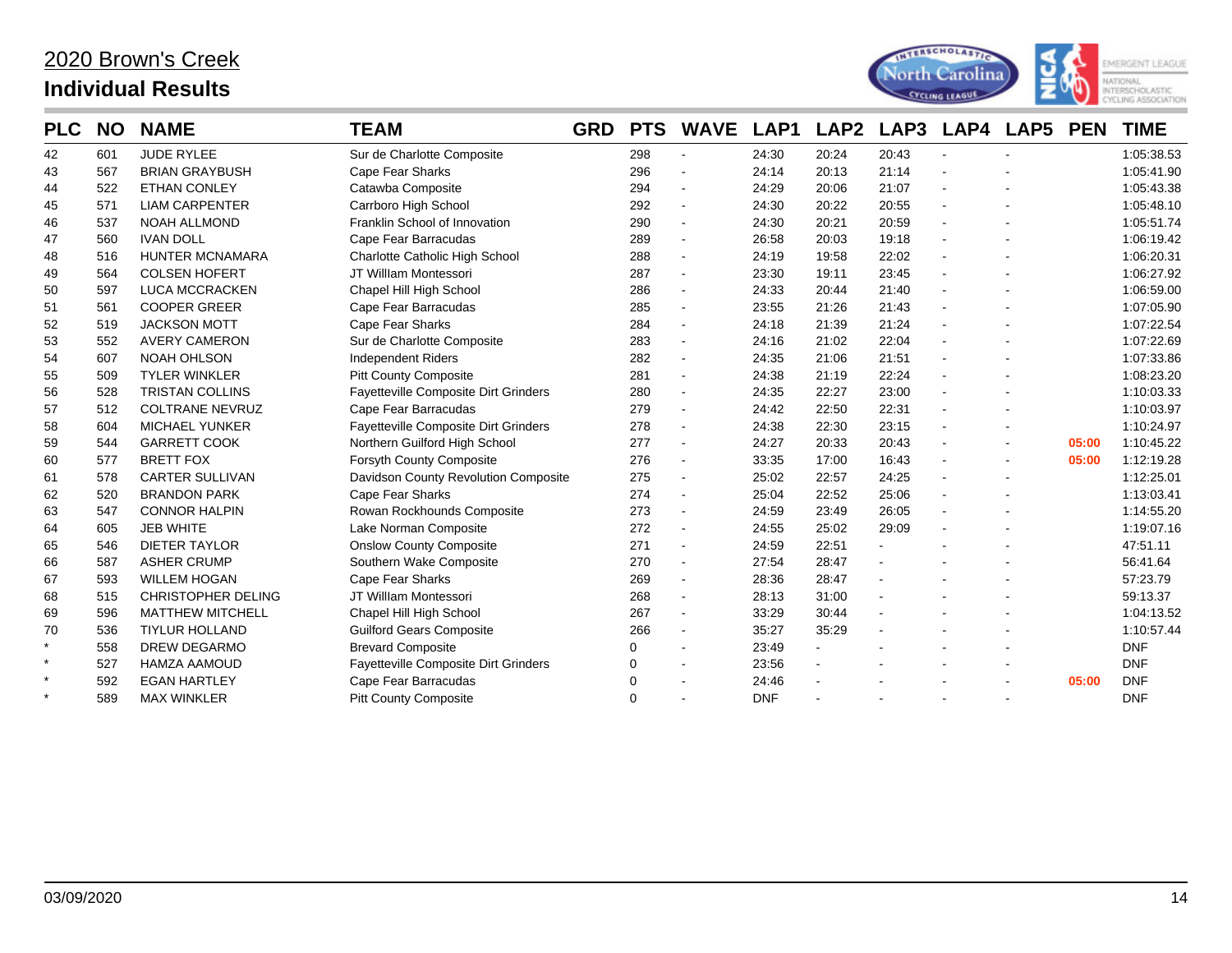| 2020 Brown's Creek |
|--------------------|
|--------------------|

## **Individual Results**



### **PLC NO NAME TEAM GRD PTS WAVE LAP1 LAP2 LAP3 LAP4 LAP5 PEN TIME**

### **JV1 Boys**

| $\mathbf{1}$   | 907 | LOGAN HOEPPNER (PTS LEADER) Lake Norman Composite |                                      | 500 | $\blacksquare$           | 15:34 | 19:55 | 16:18 | $\blacksquare$       |   | 51:48.32   |
|----------------|-----|---------------------------------------------------|--------------------------------------|-----|--------------------------|-------|-------|-------|----------------------|---|------------|
| $\overline{2}$ | 897 | <b>WILLIAM MYERS</b>                              | East Chapel Hill                     | 490 |                          | 15:45 | 19:53 | 16:36 |                      |   | 52:15.72   |
| 3              | 864 | LUKE BOURKE                                       | Southern Wake Composite              | 481 |                          | 16:05 | 24:28 | 15:48 | $\overline{a}$       |   | 56:22.32   |
| 4              | 888 | <b>LIAM MCBRIDE</b>                               | Cape Fear Rays                       | 472 | $\sim$                   | 16:15 | 24:19 | 16:14 | $\sim$               |   | 56:50.06   |
| 5              | 903 | CAMERON LOCKLEAR                                  | Lake Norman Composite                | 464 | $\sim$                   | 17:56 | 22:59 | 16:14 |                      |   | 57:11.01   |
| 6              | 889 | <b>DARBY STEELE</b>                               | Cape Fear Rays                       | 456 | $\sim$                   | 15:56 | 24:39 | 16:42 | $\sim$               |   | 57:18.92   |
| $\overline{7}$ | 898 | <b>ROBIE VINES</b>                                | East Forsyth High School             | 448 |                          | 16:27 | 24:36 | 16:56 |                      |   | 58:01.07   |
| 8              | 891 | <b>PARKS HARRISON</b>                             | Catawba County Composite             | 441 |                          | 16:16 | 24:55 | 17:08 | $\sim$               |   | 58:20.17   |
| 9              | 885 | <b>JOE OTTO</b>                                   | <b>Orange County Composite</b>       | 434 | $\sim$                   | 16:15 | 24:50 | 17:14 | $\sim$               |   | 58:20.95   |
| 10             | 871 | SPENCER CATHEY                                    | <b>Watauga Pioneers</b>              | 427 | $\sim$                   | 19:58 | 22:33 | 16:16 | $\mathbf{r}$         |   | 58:47.67   |
| 11             | 901 | <b>JACKSON VARNER</b>                             | <b>Guilford Gears Composite</b>      | 420 | $\sim$                   | 17:04 | 24:23 | 17:21 | $\blacksquare$       |   | 58:50.07   |
| 12             | 887 | <b>THOMAS DREPS</b>                               | <b>Orange County Composite</b>       | 414 | $\sim$                   | 16:48 | 24:41 | 17:22 |                      |   | 58:52.31   |
| 13             | 909 | <b>MATTHEW SMITH</b>                              | North Wake County Composite          | 408 |                          | 17:25 | 24:23 | 17:20 |                      |   | 59:10.07   |
| 14             | 872 | <b>MICAH RUSHIN</b>                               | Watauga Pioneers                     | 402 | $\sim$                   | 18:45 | 23:09 | 17:19 | $\mathbf{r}$         |   | 59:14.33   |
| 15             | 893 | <b>IAN DOSS</b>                                   | Forsyth County Composite             | 396 | $\sim$                   | 17:15 | 24:16 | 17:53 | $\blacksquare$       |   | 59:25.67   |
| 16             | 873 | <b>NIKO STRAUSS</b>                               | <b>Independent Riders</b>            | 390 | $\blacksquare$           | 17:26 | 24:28 | 18:07 | $\ddot{\phantom{a}}$ |   | 1:00:02.60 |
| 17             | 820 | AIDAN SOKOLINSKY                                  | Cape Fear Barracudas                 | 385 | $\sim$                   | 18:12 | 24:01 | 17:52 | $\ddot{\phantom{a}}$ |   | 1:00:06.55 |
| 18             | 931 | <b>ANDREW HOLMES</b>                              | West Forsyth Mountain Bike Club      | 380 | $\sim$                   | 16:36 | 24:59 | 19:01 |                      |   | 1:00:36.70 |
| 19             | 822 | <b>EVAN ARTHUR</b>                                | Cape Fear Fins                       | 375 |                          | 18:40 | 23:44 | 18:25 | $\sim$               |   | 1:00:50.29 |
| 20             | 875 | <b>ROBERT SEMPLE</b>                              | Burke BearCats Composite Team        | 370 | $\sim$                   | 17:55 | 24:36 | 18:28 | $\sim$               |   | 1:01:00.91 |
| 21             | 810 | <b>JUSTIN STEPHENS</b>                            | Southern Wake Composite              | 365 | $\sim$                   | 18:43 | 23:58 | 18:21 |                      |   | 1:01:03.09 |
| 22             | 827 | <b>HUNTER MARSHALL</b>                            | <b>Cape Fear Sharks</b>              | 360 | $\blacksquare$           | 18:11 | 24:47 | 18:05 | $\overline{a}$       |   | 1:01:04.01 |
| 23             | 894 | <b>JUSTIN SHEW</b>                                | Forsyth County Composite             | 356 | $\sim$                   | 19:10 | 23:32 | 18:21 | $\overline{a}$       |   | 1:01:04.79 |
| 24             | 906 | <b>ETHAN TRAVERS</b>                              | Lake Norman Composite                | 352 | $\sim$                   | 18:19 | 24:31 | 18:18 | $\overline{a}$       |   | 1:01:08.87 |
| 25             | 930 | DANIEL ROBERTSON                                  | Franklin School of Innovation        | 348 | $\sim$                   | 19:36 | 23:30 | 18:19 | $\mathbf{r}$         |   | 1:01:26.26 |
| 26             | 890 | <b>DANIEL GERHARDT</b>                            | Carrboro High School                 | 344 | $\sim$                   | 19:19 | 23:40 | 18:29 | $\mathbf{r}$         |   | 1:01:28.66 |
| 27             | 902 | <b>QUINN MCMULLAN</b>                             | Franklin School of Innovation        | 340 | $\sim$                   | 18:39 | 24:22 | 18:28 | $\sim$               |   | 1:01:29.73 |
| 28             | 899 | <b>COLE GUDITIS</b>                               | Hibriten High                        | 336 | $\blacksquare$           | 18:52 | 24:07 | 18:32 |                      |   | 1:01:32.33 |
| 29             | 895 | <b>MARSHALL ANDERSON</b>                          | Davidson County Revolution Composite | 332 | $\overline{\phantom{a}}$ | 19:03 | 24:03 | 18:36 |                      |   | 1:01:43.71 |
| 30             | 819 | RYDER KLEIN                                       | Cape Fear Barracudas                 | 329 |                          | 19:37 | 23:34 | 18:36 | $\blacksquare$       |   | 1:01:48.65 |
| 31             | 881 | <b>NOLAN SLOBODA</b>                              | Catawba Composite                    | 326 | $\sim$                   | 19:23 | 23:46 | 18:44 | $\sim$               |   | 1:01:54.37 |
| 32             | 816 | <b>JACKSON MCLEAN</b>                             | <b>Stanly Shredders Composite</b>    | 323 | $\sim$                   | 19:38 | 23:33 | 18:53 | $\overline{a}$       |   | 1:02:05.93 |
| 33             | 852 | <b>SAM COLEMAN</b>                                | Myers Park Thoroughbreds             | 320 | $\sim$                   | 18:10 | 24:50 | 19:23 | $\blacksquare$       |   | 1:02:23.81 |
| 34             | 862 | <b>BENJAMIN KILLAR</b>                            | <b>Cabarrus County Composite</b>     | 317 | $\blacksquare$           | 18:48 | 24:12 | 19:24 | $\overline{a}$       |   | 1:02:24.79 |
| 35             | 804 | <b>TREVOR ALBRECHT</b>                            | Cox Mill High School cog crushers    | 314 | $\sim$                   | 18:57 | 24:03 | 19:43 | $\sim$               |   | 1:02:44.03 |
| 36             | 884 | EVAN ZOVKIC                                       | Catawba Composite                    | 311 | $\sim$                   | 20:40 | 23:32 | 18:49 | $\mathbf{r}$         |   | 1:03:02.32 |
| 37             | 849 | <b>NATHAN LOSINSKI</b>                            | Lake Norman Composite                | 308 | $\sim$                   | 20:28 | 23:27 | 19:06 | $\sim$               |   | 1:03:02.52 |
| 38             | 908 | <b>JAY MELAND</b>                                 | Myers Park Thoroughbreds             | 306 | $\sim$                   | 20:12 | 23:54 | 18:56 | $\overline{a}$       |   | 1:03:03.95 |
| 39             | 824 | <b>ETHAN CANON</b>                                | Charlotte Catholic High School       | 304 | $\sim$                   | 19:12 | 24:44 | 19:07 |                      |   | 1:03:04.00 |
| 40             | 886 | <b>CAELIN SAMPEY</b>                              | <b>Orange County Composite</b>       | 302 |                          | 20:12 | 23:47 | 19:09 |                      |   | 1:03:10.27 |
| 41             | 880 | <b>FINLAY JEFFS</b>                               | Charlotte Catholic High School       | 300 |                          | 20:32 | 23:41 | 18:56 |                      | ÷ | 1:03:10.64 |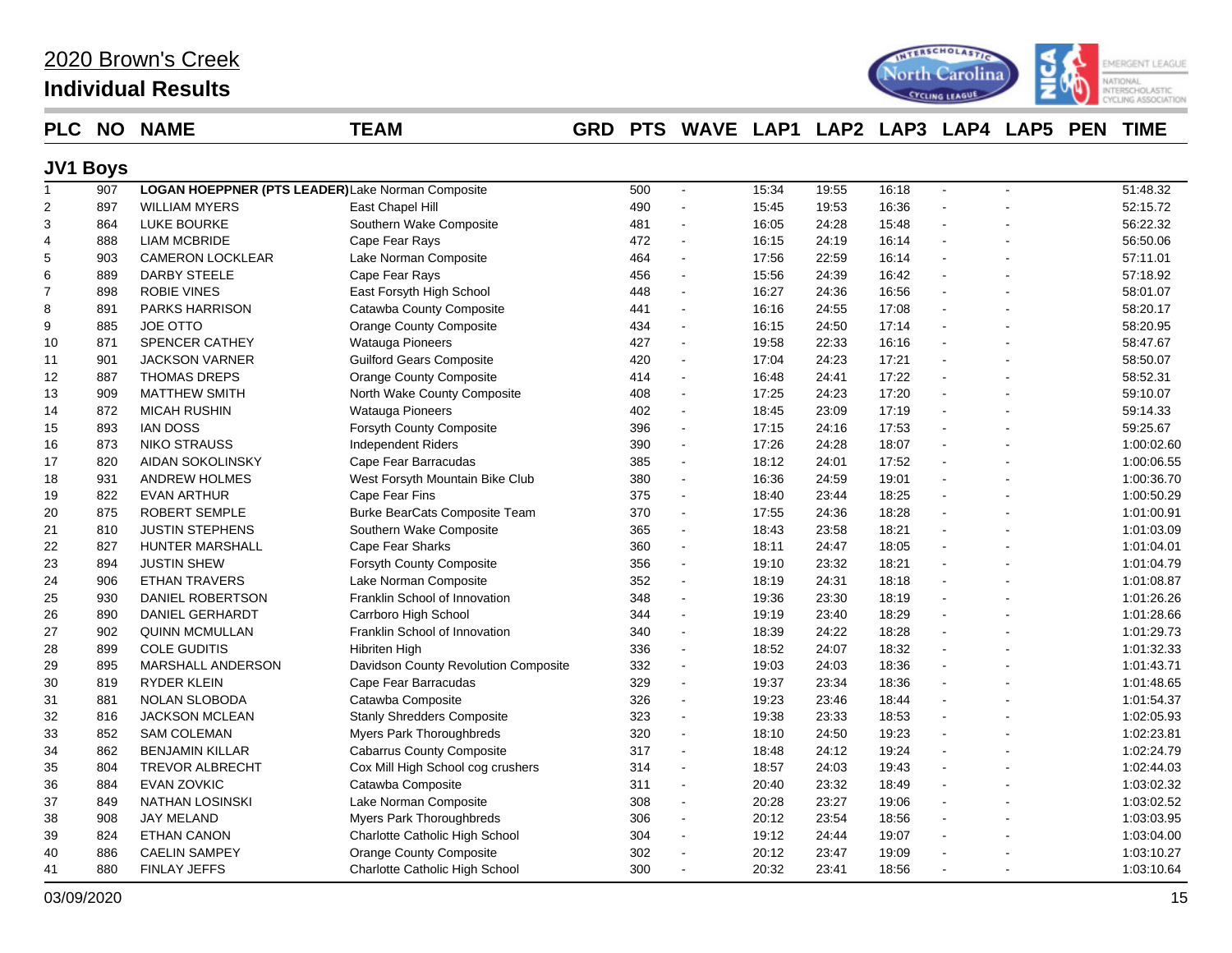

| <b>PLC</b> | <b>NO</b> | <b>NAME</b>             | <b>TEAM</b>                          | <b>GRD</b> | <b>PTS</b> | <b>WAVE</b>              | LAP1       | LAP <sub>2</sub> | LAP3  | LAP4   | <b>LAP5</b> | <b>PEN</b> | <b>TIME</b> |
|------------|-----------|-------------------------|--------------------------------------|------------|------------|--------------------------|------------|------------------|-------|--------|-------------|------------|-------------|
| 42         | 848       | <b>WILLIAM HICKMAN</b>  | Lake Norman Composite                |            | 298        |                          | 20:37      | 23:37            | 19:02 |        |             |            | 1:03:16.96  |
| 43         | 883       | <b>ALEX MINNICH</b>     | Catawba Composite                    |            | 296        | $\sim$                   | 20:38      | 23:40            | 19:12 | $\sim$ |             |            | 1:03:31.58  |
| 44         | 850       | <b>FORBES WALLACE</b>   | Myers Park Thoroughbreds             |            | 294        | $\overline{\phantom{a}}$ | 18:50      | 24:30            | 20:11 |        |             |            | 1:03:32.56  |
| 45         | 854       | <b>RYAN KLABUNDE</b>    | North Wake County Composite          |            | 292        | $\blacksquare$           | 19:50      | 24:05            | 19:37 |        |             |            | 1:03:33.23  |
| 46         | 857       | ZACHARY GALE            | Northern Guilford High School        |            | 290        | $\overline{\phantom{a}}$ | 20:41      | 24:05            | 18:46 |        |             |            | 1:03:33.28  |
| 47         | 801       | <b>BRYCE WALLACE</b>    | Cox Mill High School cog crushers    |            | 289        | $\blacksquare$           | 20:39      | 23:50            | 19:17 |        |             |            | 1:03:47.66  |
| 48         | 877       | <b>FINNIAN LONG</b>     | Cape Fear Barracudas                 |            | 288        | $\sim$                   | 18:08      | 24:50            | 21:11 |        |             |            | 1:04:10.90  |
| 49         | 876       | <b>GRAYSON WARD</b>     | Burke BearCats Composite Team        |            | 287        | $\blacksquare$           | 20:40      | 24:09            | 19:21 |        |             |            | 1:04:11.02  |
| 50         | 811       | <b>CHRIS RACE</b>       | Sur de Charlotte Composite           |            | 286        | $\sim$                   | 20:36      | 23:33            | 20:07 |        |             |            | 1:04:17.61  |
| 51         | 847       | <b>NATE BUSCH</b>       | <b>Guilford Gears Composite</b>      |            | 285        | $\sim$                   | 21:00      | 23:56            | 19:33 |        |             |            | 1:04:30.69  |
| 52         | 882       | <b>JONAH ADAMS</b>      | Catawba Composite                    |            | 284        | $\blacksquare$           | 20:44      | 23:37            | 20:08 |        |             |            | 1:04:30.97  |
| 53         | 851       | <b>JONATHAN COLEMAN</b> | Myers Park Thoroughbreds             |            | 283        | $\tilde{\phantom{a}}$    | 19:30      | 24:46            | 20:18 |        |             |            | 1:04:36.20  |
| 54         | 915       | <b>ASHER HOLTHAM</b>    | Sur de Charlotte Composite           |            | 282        | $\blacksquare$           | 20:09      | 24:02            | 20:34 |        |             |            | 1:04:45.84  |
| 55         | 802       | <b>ALEX WALLACE</b>     | Cox Mill High School cog crushers    |            | 281        | $\blacksquare$           | 19:39      | 24:22            | 20:58 |        |             |            | 1:05:01.02  |
| 56         | 922       | <b>RUSSELL ELLER</b>    | Cape Fear Sharks                     |            | 280        | $\blacksquare$           | 20:32      | 24:10            | 20:52 |        |             |            | 1:05:35.96  |
| 57         | 829       | <b>BRIAN WISNIEWSKI</b> | Catawba Composite                    |            | 279        | $\blacksquare$           | 21:10      | 24:05            | 20:43 |        |             |            | 1:05:59.47  |
| 58         | 826       | <b>WILL MCTIER</b>      | Charlotte Catholic High School       |            | 278        |                          | 21:24      | 24:14            | 20:29 |        |             |            | 1:06:08.67  |
| 59         | 858       | <b>GRAYSON SHERWOOD</b> | <b>Onslow County Composite</b>       |            | 277        | $\blacksquare$           | 21:08      | 24:30            | 20:34 |        |             |            | 1:06:14.28  |
| 60         | 833       | <b>KALEB BRYANT</b>     | Cape Fear Rays                       |            | 276        | $\overline{\phantom{a}}$ | 20:37      | 24:32            | 21:10 |        |             |            | 1:06:19.46  |
| 61         | 843       | <b>BRANDON RIVERA</b>   | East Forsyth High School             |            | 275        | $\sim$                   | 19:15      | 27:19            | 20:09 |        |             |            | 1:06:44.52  |
| 62         | 879       | MICHAEL MCNULTY         | Charlotte Catholic High School       |            | 274        | $\blacksquare$           | 20:46      | 24:18            | 22:03 |        |             |            | 1:07:08.84  |
| 63         | 920       | AJ RICHARD              | Charlotte Catholic High School       |            | 273        | $\blacksquare$           | 20:49      | 24:33            | 21:52 |        |             |            | 1:07:14.93  |
| 64         | 917       | <b>GEORGE CRUMPLER</b>  | Watauga Pioneers                     |            | 272        | $\sim$                   | 21:32      | 24:26            | 21:23 |        |             |            | 1:07:22.36  |
| 65         | 825       | <b>CASEY CHOLEWA</b>    | Charlotte Catholic High School       |            | 271        | $\blacksquare$           | 21:43      | 24:10            | 21:29 |        |             |            | 1:07:23.64  |
| 66         | 865       | <b>AUSTIN KORINEK</b>   | Sur de Charlotte Composite           |            | 270        | $\blacksquare$           | 20:40      | 25:22            | 21:32 |        |             |            | 1:07:35.50  |
| 67         | 859       | MIKEAL T. MURRAY        | <b>Onslow County Composite</b>       |            | 269        | $\sim$                   | 21:13      | 24:50            | 21:33 |        |             |            | 1:07:36.60  |
| 68         | 809       | ZANE COLVARD            | Southern Wake Composite              |            | 268        |                          | 21:24      | 25:06            | 22:33 |        |             |            | 1:09:03.61  |
| 69         | 806       | <b>BRAYDEN PINSKA</b>   | <b>Cabarrus County Composite</b>     |            | 267        | $\overline{\phantom{a}}$ | 21:09      | 25:47            | 23:36 |        |             |            | 1:10:34.14  |
| 70         | 805       | ANGELO RODRIGUEZ        | <b>Cabarrus County Composite</b>     |            | 266        | $\blacksquare$           | 20:27      | 25:19            | 24:49 |        |             |            | 1:10:37.06  |
| 71         | 868       | <b>ERIC STOUT</b>       | <b>Pitt County Composite</b>         |            | 265        | $\blacksquare$           | 20:45      | 28:53            | 22:07 |        |             |            | 1:11:47.22  |
| 72         | 928       | <b>JACK SMYRL</b>       | Sur de Charlotte Composite           |            | 264        | $\sim$                   | 22:35      | 26:42            | 22:57 |        |             |            | 1:12:15.55  |
| 73         | 840       | <b>JEFF POWELL</b>      | Chapel Hill High School              |            | 263        | $\blacksquare$           | 22:11      | 30:06            | 24:01 |        |             |            | 1:16:19.38  |
| 74         | 925       | <b>HENRY PATTERSON</b>  | Myers Park Thoroughbreds             |            | 262        | $\sim$                   | 22:04      | 27:54            | 26:22 |        |             |            | 1:16:22.04  |
| 75         | 844       | <b>ISAAC WHITENER</b>   | <b>Hibriten High</b>                 |            | 261        | $\sim$                   | 38:18      | 20:34            | 19:35 |        |             |            | 1:18:29.34  |
| 76         | 910       | <b>BRANDON MASTON</b>   | <b>Cabarrus County Composite</b>     |            | 260        |                          | 23:25      | 30:15            | 24:49 |        |             |            | 1:18:29.82  |
| 77         | 923       | <b>ISAAC SALVADOR</b>   | Fayetteville Composite Dirt Grinders |            | 259        | $\overline{a}$           | 19:19      | 25:48            |       |        |             |            | 45:08.55    |
| $\star$    | 831       | <b>AIDEN SIEBERT</b>    | Catawba Composite                    |            | 0          |                          | <b>DNF</b> |                  |       |        |             |            | <b>DNF</b>  |
| $\star$    | 919       | <b>MAX HARSHBERGER</b>  | Charlotte Catholic High School       |            | 0          |                          | <b>DNF</b> |                  |       |        |             |            | <b>DNF</b>  |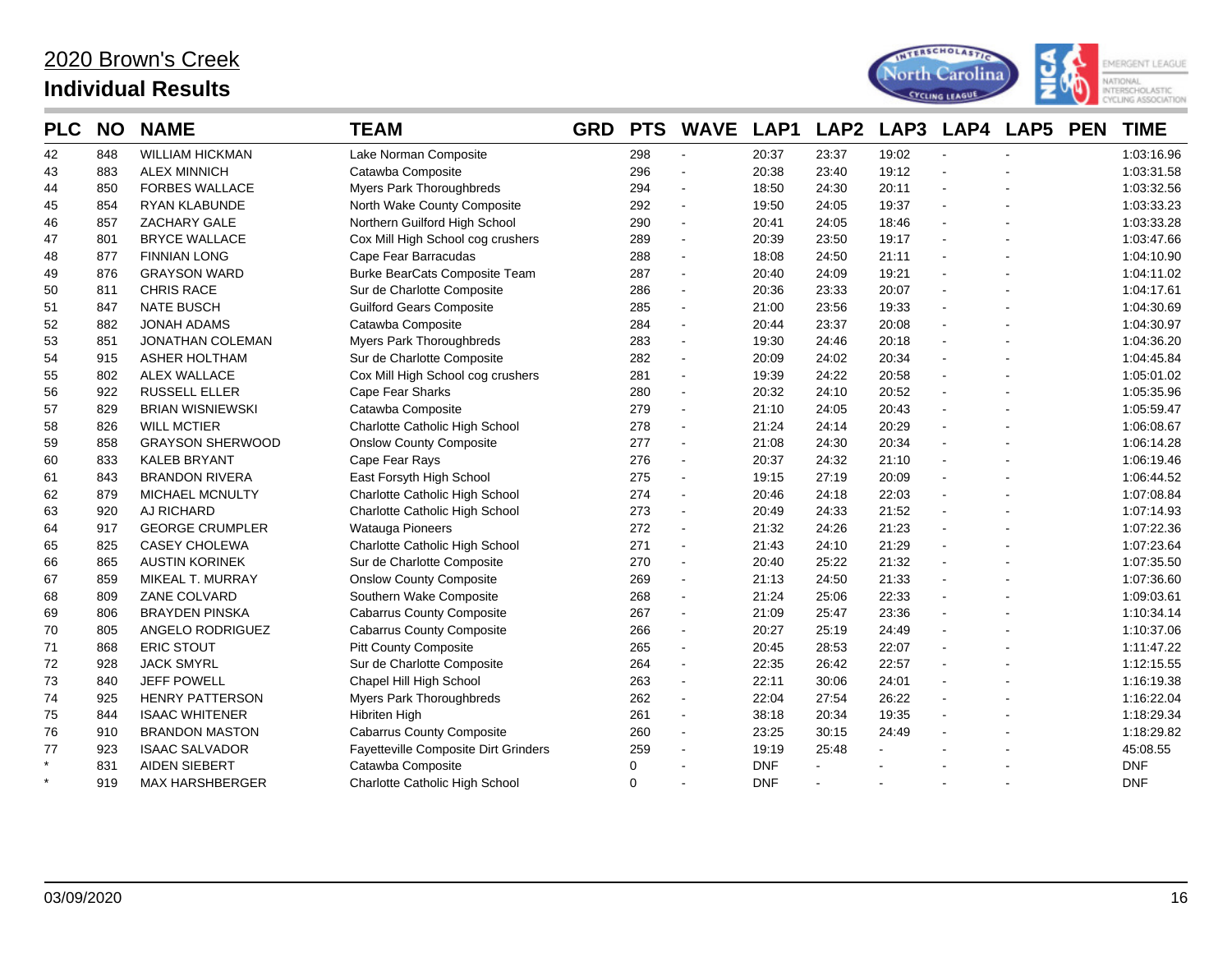## **Individual Results**



### **PLC NO NAME TEAM GRD PTS WAVE LAP1 LAP2 LAP3 LAP4 LAP5 PEN TIME**

### **JV2 Boys**

| $\mathbf{1}$   | 213 | <b>BEN SUNDE (PTS LEADER)</b> | <b>Orange County Composite</b>       | 540 | $\blacksquare$ | 15:12      | 15:17 | 15:22 | 15:31 | $\sim$                   | 1:01:23.78          |
|----------------|-----|-------------------------------|--------------------------------------|-----|----------------|------------|-------|-------|-------|--------------------------|---------------------|
| $\overline{2}$ | 223 | <b>ALEX BAULDRY</b>           | East Forsyth High School             | 530 |                | 15:12      | 15:20 | 15:33 | 15:41 |                          | 1:01:47.15          |
| 3              | 217 | <b>MATTHEW EDWARDS</b>        | Chapel Hill High School              | 521 |                | 15:40      | 15:19 | 15:30 | 15:18 |                          | 1:01:50.12          |
| 4              | 243 | <b>KRIS CHAMBERS</b>          | Lake Norman Composite                | 512 | $\blacksquare$ | 15:23      | 15:24 | 15:37 | 16:06 |                          | 1:02:30.78          |
| 5              | 244 | <b>NICK ELSTON</b>            | Lake Norman Composite                | 504 | $\blacksquare$ | 15:22      | 15:39 | 16:12 | 16:17 | ÷,                       | 1:03:32.40          |
| 6              | 235 | <b>EMERY KAPUSTA</b>          | Cape Fear Barracudas                 | 496 | $\blacksquare$ | 15:30      | 15:54 | 16:17 | 16:33 | ÷,                       | 1:04:15.08          |
| 7              | 207 | <b>AIDAN JONKHEER</b>         | Cape Fear Barracudas                 | 488 | $\sim$         | 15:45      | 16:15 | 16:29 | 16:20 | ÷,                       | 1:04:51.54          |
| 8              | 227 | <b>NATHANIEL WRIGHT</b>       | <b>Hibriten High</b>                 | 481 | $\blacksquare$ | 16:08      | 16:07 | 16:24 | 16:27 |                          | 1:05:08.16          |
| 9              | 225 | <b>JOHN CLARK</b>             | East Forsyth High School             | 474 | $\sim$         | 16:15      | 16:41 | 17:12 | 16:53 |                          | 1:07:03.54          |
| 10             | 232 | <b>QUINN MCCLAREN</b>         | Myers Park Thoroughbreds             | 467 | $\sim$         | 16:21      | 16:32 | 16:46 | 17:24 | $\overline{a}$           | 1:07:05.35          |
| 11             | 203 | <b>ELY CLARK</b>              | Pisgah Rage                          | 460 | $\blacksquare$ | 16:21      | 17:03 | 16:51 | 16:50 | $\overline{a}$           | 1:07:06.49          |
| 12             | 220 | <b>LIAM HARE</b>              | Forsyth County Composite             | 454 |                | 16:12      | 16:45 | 17:12 | 16:59 | $\overline{a}$           | 1:07:10.93          |
| 13             | 202 | <b>RYAN PFALLER</b>           | Sur de Charlotte Composite           | 448 |                | 16:21      | 16:49 | 17:17 | 17:26 | ÷,                       | 1:07:54.67          |
| 14             | 215 | <b>JAKE MACKLEER</b>          | Cape Fear Rays                       | 442 |                | 16:20      | 17:00 | 17:30 | 18:18 |                          | 1:09:09.59          |
| 15             | 209 | <b>JACK THOMAS SPEARS</b>     | <b>Caldwell County Composite</b>     | 436 | $\blacksquare$ | 17:22      | 17:56 | 18:20 | 18:01 |                          | 1:11:40.67          |
| 16             | 216 | NATHANIEL MOORE               | Carrboro High School                 | 430 | $\blacksquare$ | 17:17      | 18:03 | 18:18 | 18:01 |                          | 1:11:40.73          |
| 17             | 219 | MICHAEL RICHARDSON            | Chapel Hill High School              | 425 |                | 15:55      | 16:25 | 16:54 | 17:36 | $\blacksquare$           | 05:00<br>1:11:52.26 |
| 18             | 210 | MICHAEL PRAY                  | Charlotte Catholic High School       | 420 |                | 17:46      | 18:11 | 17:58 | 18:08 | $\blacksquare$           | 1:12:04.15          |
| 19             | 233 | ROBBY ZARZECKI                | North Wake County Composite          | 415 | $\blacksquare$ | 16:46      | 17:41 | 19:01 | 19:52 | $\overline{a}$           | 1:13:20.98          |
| 20             | 236 | MICHAEL KONOPASEK             | Charlotte Catholic High School       | 410 |                | 17:07      | 17:40 | 18:47 | 19:47 | $\overline{\phantom{a}}$ | 1:13:22.11          |
| 21             | 218 | <b>CONNOR BARKER</b>          | Chapel Hill High School              | 405 | $\blacksquare$ | 17:47      | 18:12 | 18:35 | 18:49 |                          | 1:13:24.73          |
| 22             | 229 | <b>ETHAN SADLER</b>           | <b>Guilford Gears Composite</b>      | 400 | $\blacksquare$ | 17:06      | 18:04 | 18:33 | 20:05 |                          | 1:13:49.82          |
| 23             | 242 | <b>GABRIEL BLACKWELDER</b>    | <b>Cabarrus County Composite</b>     | 396 | $\sim$         | 17:21      | 18:31 | 18:22 | 20:36 | $\ddot{\phantom{a}}$     | 1:14:52.18          |
| 24             | 212 | <b>MATTHEW STRUTZ</b>         | Charlotte Catholic High School       | 392 | $\blacksquare$ | 18:10      | 18:41 | 19:23 | 19:07 | $\overline{a}$           | 1:15:23.43          |
| 25             | 231 | <b>CHANDLER RABALAIS</b>      | <b>Lincoln County Composite</b>      | 388 |                | 16:55      | 18:04 | 20:02 | 20:30 | $\overline{a}$           | 1:15:31.56          |
| 26             | 234 | <b>CALEB GIBSON</b>           | <b>Onslow County Composite</b>       | 384 | $\blacksquare$ | 18:35      | 19:14 | 20:01 | 20:27 | $\overline{a}$           | 1:18:19.05          |
| 27             | 230 | <b>CARTER MALBOEUF</b>        | <b>Guilford Gears Composite</b>      | 380 | $\blacksquare$ | 18:33      | 19:43 | 19:54 | 20:13 | $\overline{a}$           | 1:18:24.95          |
| 28             | 228 | <b>NOAH SADLER</b>            | <b>Guilford Gears Composite</b>      | 376 | $\blacksquare$ | 18:30      | 19:44 | 19:55 | 20:14 |                          | 1:18:25.59          |
| 29             | 200 | <b>BYRON PRESSLEY</b>         | <b>Cabarrus County Composite</b>     | 372 | $\blacksquare$ | 18:01      | 18:52 | 20:36 | 21:09 |                          | 1:18:40.22          |
| 30             | 211 | ANDREW DALTON                 | Charlotte Catholic High School       | 369 | $\blacksquare$ | 19:22      | 21:14 | 21:57 | 22:45 |                          | 1:25:20.35          |
| 31             | 201 | <b>EDWIN WHITE</b>            | Sur de Charlotte Composite           | 366 | $\blacksquare$ | 19:47      | 21:02 | 22:45 | 23:13 |                          | 1:26:47.77          |
| 32             | 221 | <b>GABRIEL VALENTINE</b>      | Fayetteville Composite Dirt Grinders | 363 | $\blacksquare$ | 20:25      | 22:12 | 22:15 |       |                          | 1:04:53.46          |
| $\star$        | 222 | <b>NATE MYERS</b>             | East Chapel Hill                     | 0   |                | 17:21      | 17:57 | 19:14 |       |                          | <b>DNF</b>          |
| $\star$        | 214 | <b>MAX MONDELLO</b>           | Cape Fear Rays                       | 0   |                | 16:22      | 21:58 |       |       |                          | <b>DNF</b>          |
| $\star$        | 205 | <b>SUMNER DICKERSON</b>       | <b>Independent Riders</b>            | 0   |                | 32:56      |       |       |       |                          | <b>DNF</b>          |
| $\star$        | 204 | <b>AARON FAY</b>              | Pisgah Rage                          | 0   |                | <b>DNF</b> |       |       |       |                          | <b>DNF</b>          |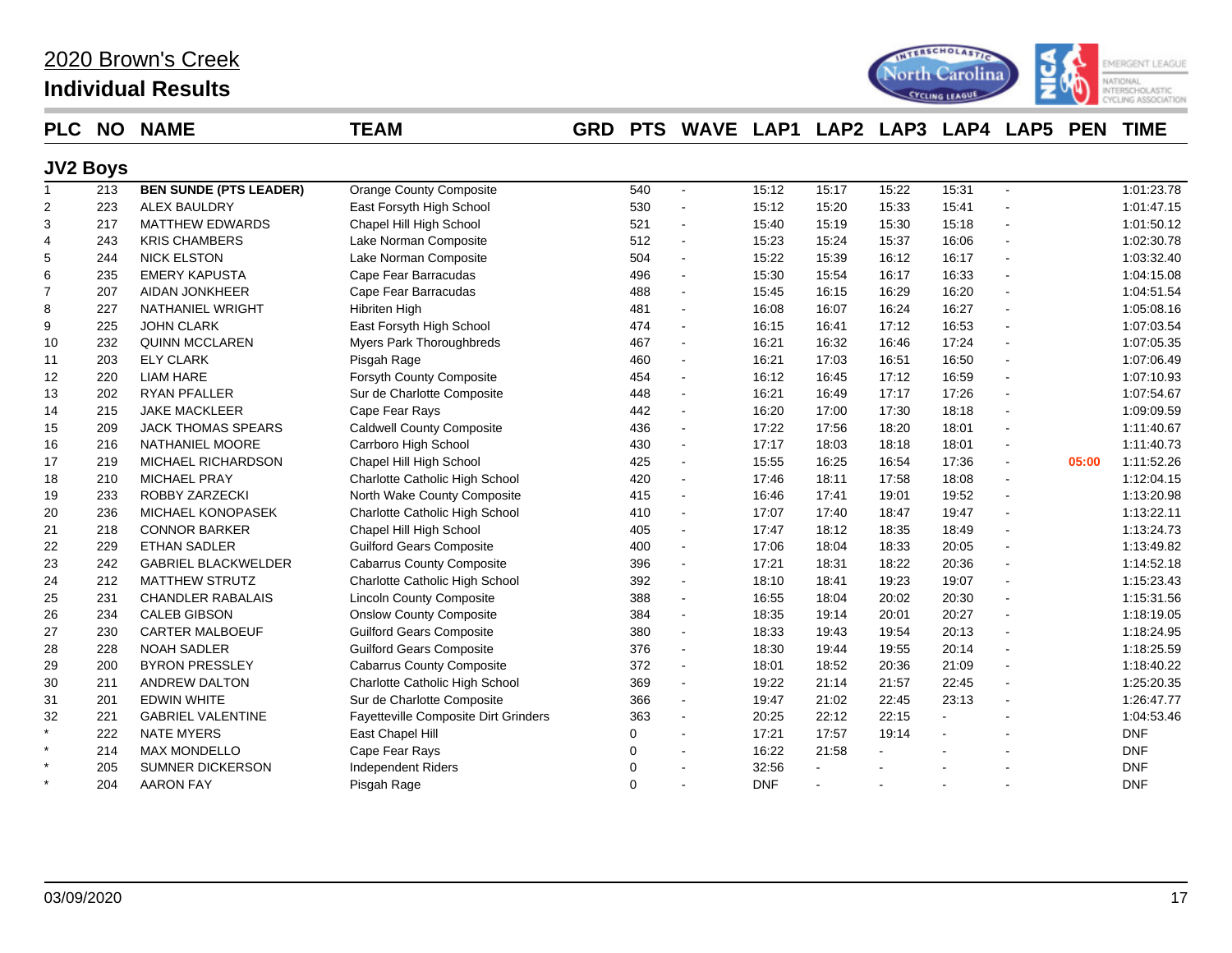

| <b>PLC</b>          | <b>NO</b> | <b>NAME</b>                   | <b>TEAM</b>                      | <b>GRD</b> | <b>PTS</b> | <b>WAVE</b>              | LAP1  |       | LAP2 LAP3 | <b>LAP4 LAP5</b> |                          | <b>PEN</b> | <b>TIME</b> |
|---------------------|-----------|-------------------------------|----------------------------------|------------|------------|--------------------------|-------|-------|-----------|------------------|--------------------------|------------|-------------|
| <b>Varsity Boys</b> |           |                               |                                  |            |            |                          |       |       |           |                  |                          |            |             |
|                     | 69        | <b>OWEN COLE (PTS LEADER)</b> | East Chapel Hill                 |            | 575        |                          | 15:03 | 15:04 | 15:18     | 14:51            | $\overline{\phantom{a}}$ |            | 1:00:18.51  |
|                     | 77        | <b>OWEN KOPPE</b>             | Pisgah Rage                      |            | 565        |                          | 15:03 | 15:04 | 15:18     | 14:55            |                          |            | 1:00:23.31  |
| 3                   | 67        | <b>PAUL VROUWENVELDER</b>     | East Chapel Hill                 |            | 556        | $\blacksquare$           | 15:04 | 15:17 | 15:52     | 15:46            | $\overline{\phantom{a}}$ |            | 1:02:00.90  |
| 4                   | 62        | ETHAN RIDDLE                  | Cape Fear Rays                   |            | 547        | $\blacksquare$           | 15:17 | 15:42 | 15:49     | 15:32            |                          |            | 1:02:22.33  |
| 5                   | 65        | <b>ETHAN MERKLEIN</b>         | Carrboro High School             |            | 539        | $\blacksquare$           | 15:09 | 15:45 | 15:50     | 15:36            | $\overline{\phantom{a}}$ |            | 1:02:22.39  |
| 6                   | 76        | DAVIS SINEATH                 | Pisgah Rage                      |            | 531        | $\blacksquare$           | 15:19 | 15:47 | 16:06     | 15:55            |                          |            | 1:03:08.24  |
|                     | 60        | ELI ELK                       | Orange County Composite          |            | 523        |                          | 15:42 | 15:41 | 15:49     | 16:13            | $\overline{\phantom{a}}$ |            | 1:03:26.29  |
| 8                   | 50        | <b>COLIN KIRILA</b>           | <b>Cabarrus County Composite</b> |            | 516        | $\overline{\phantom{a}}$ | 15:44 | 15:38 | 15:51     | 16:30            |                          |            | 1:03:44.64  |
| 9                   | 74        | <b>TREVOR CHILDS</b>          | East Forsyth High School         |            | 509        | $\overline{\phantom{a}}$ | 15:51 | 16:09 | 16:02     | 15:52            |                          |            | 1:03:55.54  |
| 10                  | 72        | <b>JACOB BERNAS</b>           | West Forsyth Mountain Bike Club  |            | 502        | $\blacksquare$           | 15:45 | 16:15 | 16:35     | 17:15            |                          |            | 1:05:51.85  |
| 11                  | 51        | <b>KYLE MCDONALD</b>          | Southern Wake Composite          |            | 495        | $\blacksquare$           | 16:02 | 16:16 | 16:48     | 17:03            |                          |            | 1:06:11.55  |
| 12                  | 61        | <b>LUKE DOVER</b>             | Orange County Composite          |            | 489        | $\blacksquare$           | 15:43 | 16:51 | 17:16     | 17:23            |                          |            | 1:07:14.95  |
| 13                  | 57        | <b>ASA MARKUS</b>             | Watauga Pioneers                 |            | 483        | $\overline{\phantom{a}}$ | 16:01 | 16:33 | 17:27     | 17:35            |                          |            | 1:07:38.66  |
| 14                  | 64        | <b>JACKSON ENGLE</b>          | Carrboro High School             |            | 477        | $\blacksquare$           | 15:54 | 17:23 | 18:08     | 17:42            | $\overline{\phantom{a}}$ |            | 1:09:09.58  |
| 15                  | 73        | <b>SIMON TURNER</b>           | East Forsyth High School         |            | 471        |                          | 18:14 | 19:35 | 19:44     | 18:56            |                          |            | 1:16:30.49  |
| 16                  | 66        | JONATHAN CARBONNEAU           | Chapel Hill High School          |            | 465        | $\blacksquare$           | 18:32 | 18:48 | 19:16     | 20:30            | $\overline{\phantom{a}}$ |            | 1:17:08.28  |
| 17                  | 59        | <b>BEN CALHOUN</b>            | <b>Orange County Composite</b>   |            | 460        | $\overline{\phantom{a}}$ | 18:42 | 20:17 | 21:08     | 21:44            |                          |            | 1:21:53.69  |
| $\star$             | 68        | <b>CALVIN HINKLE</b>          | East Chapel Hill                 |            | 0          |                          | 15:43 |       |           |                  |                          |            | <b>DNF</b>  |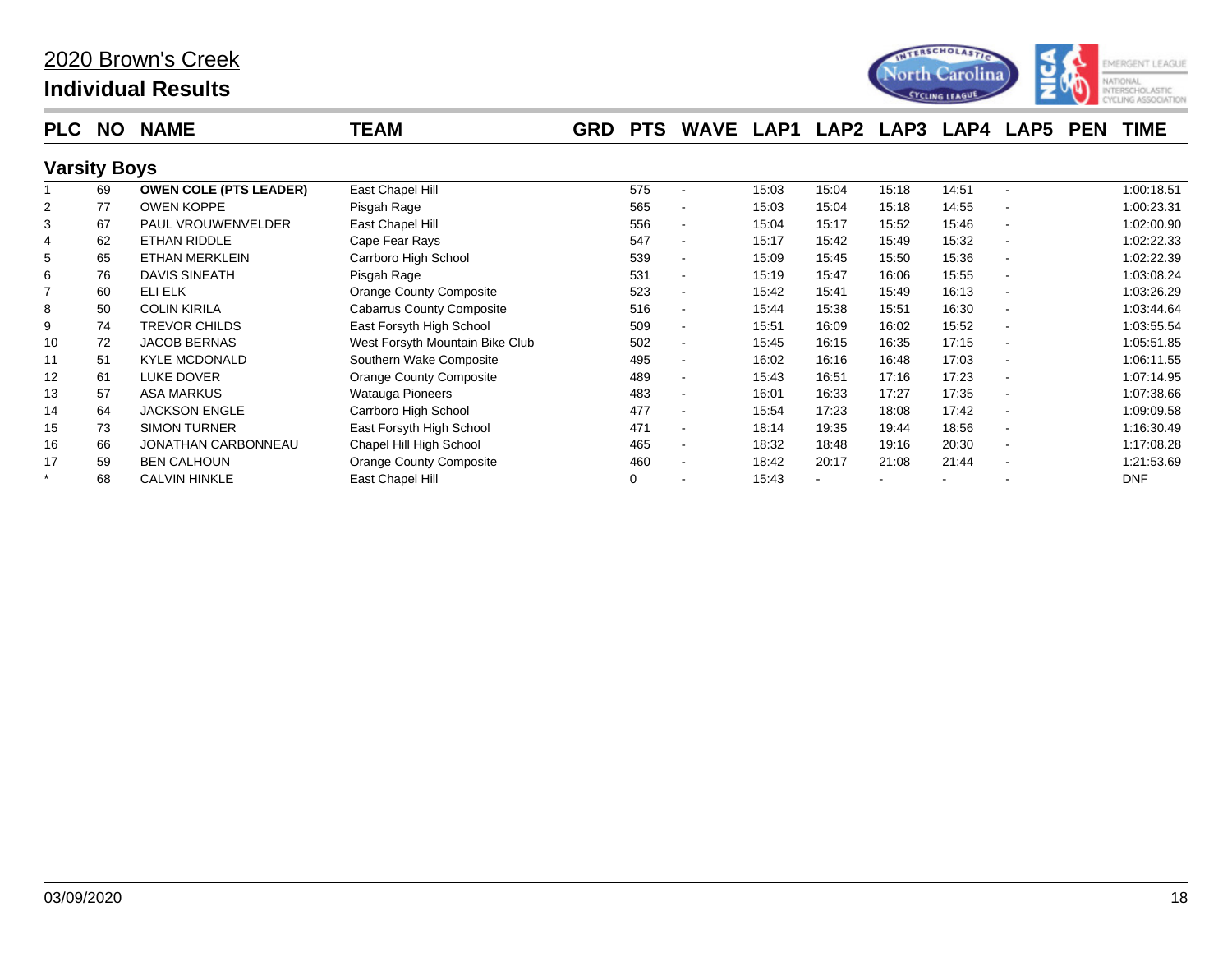

| <b>PLC</b>        | NO. | <b>NAME</b>                    | <b>TEAM</b>                           | <b>GRD</b> | <b>PTS</b> | <b>WAVE</b>              | LAP1       | LAP <sub>2</sub>         | LAP3  | LAP4                     | LAP <sub>5</sub> | <b>PEN</b> | TIME       |
|-------------------|-----|--------------------------------|---------------------------------------|------------|------------|--------------------------|------------|--------------------------|-------|--------------------------|------------------|------------|------------|
|                   |     | <b>Freshman Girls</b>          |                                       |            |            |                          |            |                          |       |                          |                  |            |            |
|                   | 704 | <b>ALEXANDRA CARDOZO (PTS)</b> | Catawba Composite                     |            | 500        |                          | 18:27      | 18:52                    | 27:26 |                          |                  |            | 1:04:46.34 |
|                   | 709 | <b>CAITLIN BORRETT</b>         | Cape Fear Barracudas                  |            | 490        | $\sim$                   | 19:55      | 19:46                    | 27:26 | $\sim$                   |                  |            | 1:07:07.11 |
| 3                 | 710 | <b>KARA MASCHI</b>             | Catawba County Composite              |            | 481        |                          | 19:57      | 20:24                    | 27:06 | ۰                        |                  |            | 1:07:28.68 |
|                   | 712 | <b>CYNDLE NIX</b>              | Davie County Composite                |            | 472        | $\sim$                   | 20:20      | 20:48                    | 26:46 | $\sim$                   |                  |            | 1:07:55.24 |
|                   | 706 | <b>LEXI WHITT</b>              | <b>Forsyth County Composite</b>       |            | 464        | $\blacksquare$           | 20:04      | 21:27                    | 25:52 | ٠                        |                  | 05:00      | 1:12:25.26 |
| 6                 | 705 | <b>CHARLOTTE ANDERSON</b>      | Davie County Composite                |            | 456        | $\blacksquare$           | 22:38      | 22:55                    | 31:24 | $\blacksquare$           |                  |            | 1:16:58.90 |
|                   | 711 | <b>AMELIA BRINSON</b>          | Chapel Hill High School               |            | 448        | $\sim$                   | 22:37      | 23:49                    | 30:38 | $\overline{\phantom{a}}$ |                  |            | 1:17:06.18 |
| 8                 | 702 | KATHERINE HOWARTH              | Southern Wake Composite               |            | 441        | $\overline{\phantom{a}}$ | 23:17      | 24:16                    | 30:13 |                          |                  |            | 1:17:48.02 |
| 9                 | 701 | <b>SKYLAR ARNOLD</b>           | <b>Cabarrus County Composite</b>      |            | 434        | $\sim$                   | 22:28      | 23:42                    | 31:41 | $\overline{\phantom{a}}$ |                  |            | 1:17:52.39 |
| 10                | 707 | <b>KENNEDY GOODALL</b>         | Southern Wake Composite               |            | 427        | $\sim$                   | 23:10      | 23:53                    | 31:06 | $\sim$                   |                  |            | 1:18:10.76 |
| 11                | 714 | <b>MCKYNAH HITEFIELD</b>       | <b>Onslow County Composite</b>        |            | 420        | $\overline{\phantom{a}}$ | 22:13      | 24:13                    | 32:00 | $\sim$                   |                  |            | 1:18:26.66 |
| $12 \overline{ }$ | 715 | <b>ARIA ARNHOLT</b>            | <b>Watauga Pioneers</b>               |            | 414        | $\overline{\phantom{a}}$ | 23:29      | 23:54                    | 31:07 | $\overline{\phantom{a}}$ |                  |            | 1:18:31.97 |
| 13                | 700 | <b>KATIE HARTMAN</b>           | <b>Cabarrus County Composite</b>      |            | 408        | $\blacksquare$           | 22:16      | 23:45                    | 33:12 | $\sim$                   |                  |            | 1:19:14.51 |
|                   | 713 | <b>AEDAN HARRINGTON</b>        | IC Imagine                            |            | 0          |                          | 26:22      | $\overline{\phantom{a}}$ |       |                          | ٠                |            | <b>DNF</b> |
| $\star$           | 720 | <b>ALI MAYNARD</b>             | East Forsyth High School              |            | 0          | $\sim$                   | <b>DNF</b> |                          |       |                          |                  |            | <b>DNF</b> |
|                   | 716 | <b>AUDREY LOBDELL</b>          | <b>Charlotte Catholic High School</b> |            | 0          |                          | <b>DNF</b> |                          |       |                          |                  |            | <b>DNF</b> |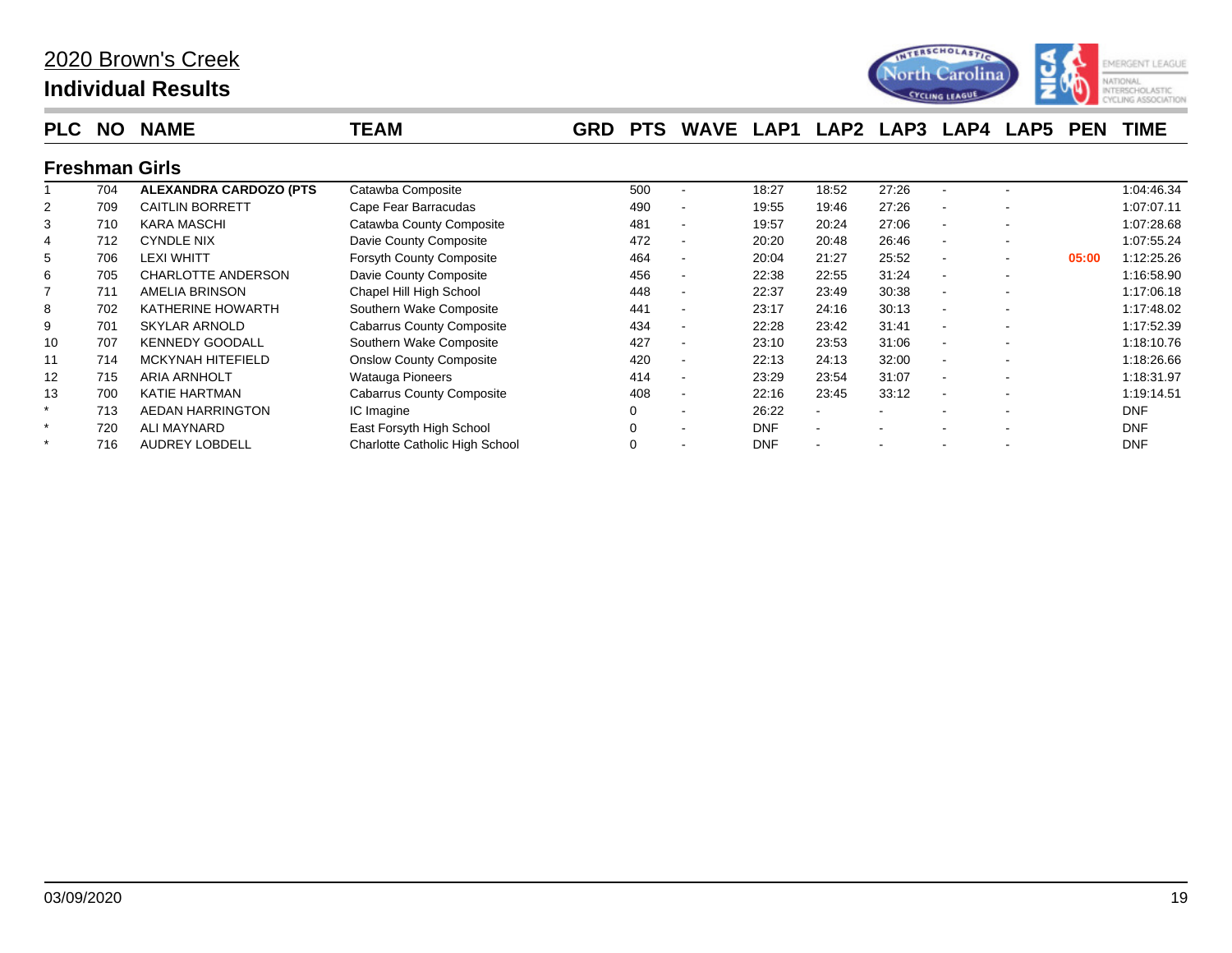

| <b>PLC</b>       | <b>NO</b> | <b>NAME</b>                  | TEAM                                | <b>GRD</b> | <b>PTS</b> | <b>WAVE</b>              | LAP1       | LAP <sub>2</sub> | LAP3  | LAP4                         | LAP <sub>5</sub>         | <b>PEN</b> | <b>TIME</b> |
|------------------|-----------|------------------------------|-------------------------------------|------------|------------|--------------------------|------------|------------------|-------|------------------------------|--------------------------|------------|-------------|
| <b>JV1 Girls</b> |           |                              |                                     |            |            |                          |            |                  |       |                              |                          |            |             |
|                  | 417       | <b>AMALIE MCCRACKEN (PTS</b> | Chapel Hill High School             |            | 500        |                          | 20:08      | 20:32            | 29:09 | $\qquad \qquad \blacksquare$ |                          |            | 1:09:50.36  |
|                  | 407       | ANGIOLINA LLIBRE             | Myers Park Thoroughbreds            |            | 490        | $\blacksquare$           | 21:21      | 21:36            | 27:01 | $\blacksquare$               |                          |            | 1:09:58.67  |
| 3                | 406       | <b>JULIA DUFFY</b>           | Myers Park Thoroughbreds            |            | 481        |                          | 21:09      | 22:04            | 26:59 | $\qquad \qquad \blacksquare$ |                          |            | 1:10:12.98  |
|                  | 416       | SARAH ROSENKRANTZ            | Chapel Hill High School             |            | 472        | $\blacksquare$           | 21:20      | 22:50            | 26:42 | $\overline{\phantom{0}}$     |                          |            | 1:10:53.61  |
| 5                | 421       | <b>SOPHIA LLIBRE</b>         | Myers Park Thoroughbreds            |            | 464        | $\overline{\phantom{a}}$ | 20:00      | 21:41            | 29:25 | $\blacksquare$               |                          |            | 1:11:07.59  |
| 6                | 423       | <b>FAITH ROEDER</b>          | <b>Onslow County Composite</b>      |            | 456        |                          | 21:53      | 22:36            | 31:46 |                              |                          |            | 1:16:16.58  |
|                  | 410       | <b>EVELYN SHEA</b>           | Southern Wake Composite             |            | 448        |                          | 22:33      | 23:02            | 33:34 | $\overline{\phantom{0}}$     |                          |            | 1:19:10.80  |
| 8                | 405       | <b>KATELYN WOODIE</b>        | Lake Norman Composite               |            | 441        | $\blacksquare$           | 22:34      | 23:44            | 33:00 | $\blacksquare$               |                          |            | 1:19:19.35  |
| 9                | 411       | <b>RHIANNON RIEDEL</b>       | WilCo Wolves Composite Cycling Team |            | 434        |                          | 24:52      | 26:24            | 29:32 | ä,                           |                          |            | 1:20:49.76  |
| 10               | 404       | <b>KENNEDY WELCH</b>         | East Forsyth High School            |            | 427        |                          | 22:32      | 23:57            | 34:35 | ٠                            |                          |            | 1:21:05.72  |
| 11               | 414       | ELINA GROOMAN                | Cape Fear Fins                      |            | 420        | $\blacksquare$           | 29:26      | 25:25            | 31:17 | $\overline{\phantom{0}}$     |                          |            | 1:26:09.59  |
| 12               | 409       | <b>KAILYNN ROBERTS</b>       | Southern Wake Composite             |            | 414        |                          | 26:19      | 28:37            | 36:44 |                              |                          |            | 1:31:41.25  |
| 13               | 415       | <b>SYDNEY ISENBARG</b>       | Catawba Composite                   |            | 408        |                          | 28:52      | 35:32            | 28:40 | ٠                            |                          |            | 1:33:05.08  |
| 14               | 418       | <b>XOEY RINKAVAGE</b>        | East Forsyth High School            |            | 402        | $\blacksquare$           | 30:45      | 34:00            | 32:53 | $\blacksquare$               |                          |            | 1:37:40.24  |
| 15               | 424       | <b>ADDISON SCHMIDT</b>       | West Forsyth Mountain Bike Club     |            | 396        | $\blacksquare$           | 30:06      | 40:40            | 30:17 | $\blacksquare$               | $\overline{\phantom{a}}$ |            | 1:41:04.32  |
| 16               | 412       | <b>KAILEY SHAFFER</b>        | <b>Stanly Shredders Composite</b>   |            | 390        |                          | 30:18      | 40:46            |       |                              |                          |            | 1:11:04.73  |
|                  | 419       | <b>ABIGAIL WALLACE</b>       | Hibriten High                       |            |            |                          | <b>DNF</b> |                  |       |                              |                          |            | <b>DNF</b>  |
|                  | 403       | <b>SUMMER MCNAMARA</b>       | Charlotte Catholic High School      |            | 0          |                          | <b>DNF</b> | $\blacksquare$   |       |                              |                          |            | <b>DNF</b>  |
|                  | 408       | <b>MELODY TALICURAN</b>      | <b>Onslow County Composite</b>      |            | 0          |                          | <b>DNF</b> |                  |       |                              |                          |            | <b>DNF</b>  |
|                  |           |                              |                                     |            |            |                          |            |                  |       |                              |                          |            |             |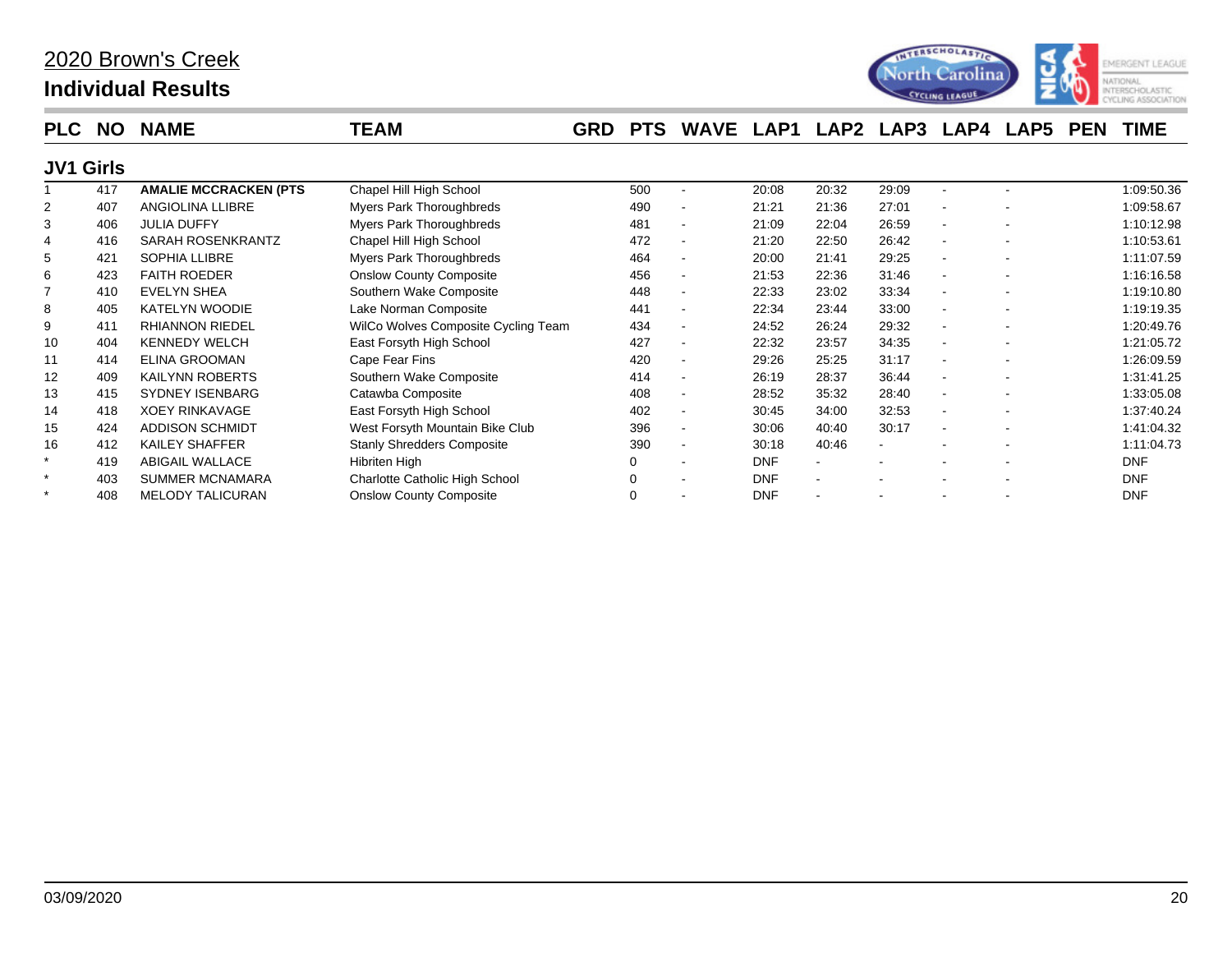

| <b>PLC</b>       | <b>NO</b> | <b>NAME</b>                       | <b>TEAM</b>                     | <b>GRD</b> | <b>PTS</b> | WAVE LAP1 LAP2 |       |       | LAP3  | LAP4  | <b>LAP5</b>              | <b>PEN</b> | <b>TIME</b> |
|------------------|-----------|-----------------------------------|---------------------------------|------------|------------|----------------|-------|-------|-------|-------|--------------------------|------------|-------------|
| <b>JV2 Girls</b> |           |                                   |                                 |            |            |                |       |       |       |       |                          |            |             |
|                  | 104       | <b>LUCA KAMINSKI (PTS LEADER)</b> | Chapel Hill High School         |            | 540        |                | 17:46 | 18:43 | 19:22 | 27:16 |                          |            | 1:23:08.59  |
| 2                | 102       | ABBIGAIL DECKER                   | Orange County Composite         |            | 530        |                | 18:34 | 18:59 | 28:33 | 19:27 |                          |            | 1:25:35.25  |
| 3                | 109       | ANNIKA STOAKES                    | <b>Pitt County Composite</b>    |            | 521        |                | 20:18 | 19:50 | 29:26 | 20:13 | $\overline{\phantom{0}}$ |            | 1:29:49.36  |
| $\overline{4}$   | 110       | <b>ERIN FLANAGAN</b>              | Chapel Hill High School         |            | 512        |                | 19:46 | 20:19 | 29:45 | 21:11 |                          |            | 1:31:03.23  |
| 5                | 103       | <b>MADELINE RAMSDEN</b>           | Carrboro High School            |            | 504        |                | 20:19 | 21:33 | 29:55 | 21:27 | $\sim$                   |            | 1:33:16.20  |
| 6                | 111       | LILIANE KIMBERLY                  | Chapel Hill High School         |            | 496        |                | 21:20 | 22:41 | 28:36 | 22:50 |                          |            | 1:35:28.90  |
|                  | 106       | <b>GRACE VICKERS</b>              | West Forsyth Mountain Bike Club |            | 488        |                | 22:02 | 23:20 | 27:30 |       |                          |            | 1:12:53.28  |
| 8                | 100       | <b>ABBY HOWARTH</b>               | Southern Wake Composite         |            | 481        |                | 23:39 | 26:24 | 31:45 |       |                          |            | 1:21:49.27  |
| 9                | 107       | <b>PAYTON REYNOLDS</b>            | Pisgah Rage                     |            | 474        |                | 24:38 | 24:37 | 33:02 |       |                          |            | 1:22:18.07  |